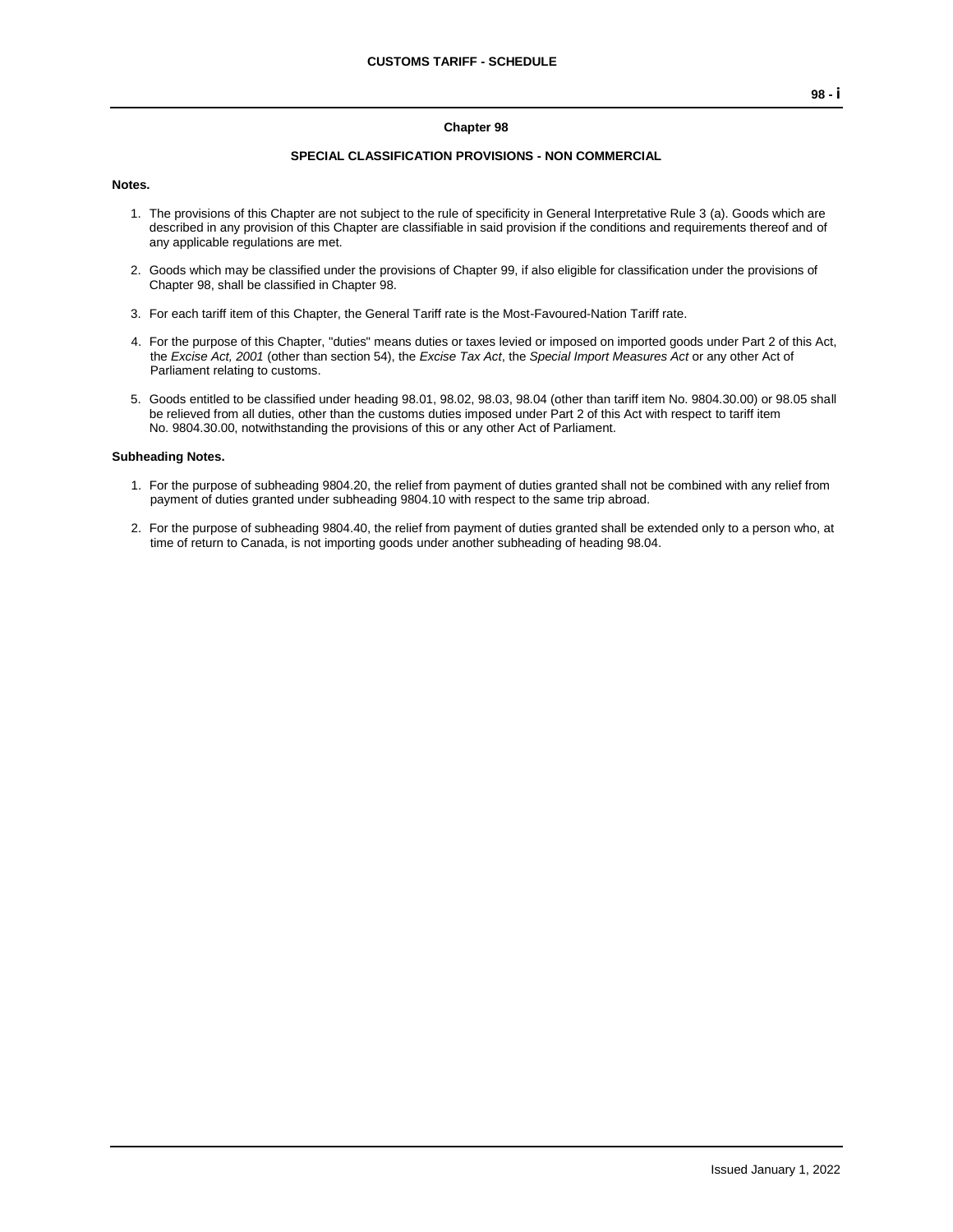| <b>Tariff</b><br>SS<br>Item | <b>Description of Goods</b>                                                                                                                                                                                                                                                                                                                                                                                                                                                                                                                                                                                                                                                                                                                                                                                                                                                                                                                                                                                                                                                                                                                                                                                                                                                                                                                                                                                                                                                                                                                                                                                                                                                                                                                                                                                                                                                                                                                                                                                                                                                                             | Unit of<br>Meas. | <b>MFN</b><br>Tariff | <b>Applicable</b><br><b>Preferential Tariffs</b>                                                                               |
|-----------------------------|---------------------------------------------------------------------------------------------------------------------------------------------------------------------------------------------------------------------------------------------------------------------------------------------------------------------------------------------------------------------------------------------------------------------------------------------------------------------------------------------------------------------------------------------------------------------------------------------------------------------------------------------------------------------------------------------------------------------------------------------------------------------------------------------------------------------------------------------------------------------------------------------------------------------------------------------------------------------------------------------------------------------------------------------------------------------------------------------------------------------------------------------------------------------------------------------------------------------------------------------------------------------------------------------------------------------------------------------------------------------------------------------------------------------------------------------------------------------------------------------------------------------------------------------------------------------------------------------------------------------------------------------------------------------------------------------------------------------------------------------------------------------------------------------------------------------------------------------------------------------------------------------------------------------------------------------------------------------------------------------------------------------------------------------------------------------------------------------------------|------------------|----------------------|--------------------------------------------------------------------------------------------------------------------------------|
|                             | <b>I. -RELIEF PROVISIONS</b>                                                                                                                                                                                                                                                                                                                                                                                                                                                                                                                                                                                                                                                                                                                                                                                                                                                                                                                                                                                                                                                                                                                                                                                                                                                                                                                                                                                                                                                                                                                                                                                                                                                                                                                                                                                                                                                                                                                                                                                                                                                                            |                  |                      |                                                                                                                                |
| 98.01                       | Conveyances or containers of Chapters 86, 87, 88 or 89, engaged in the<br>international commercial transportation of goods or passengers,<br>including any ancillary equipment necessary to ensure the safety,<br>security, containment and preservation of the goods or passengers.                                                                                                                                                                                                                                                                                                                                                                                                                                                                                                                                                                                                                                                                                                                                                                                                                                                                                                                                                                                                                                                                                                                                                                                                                                                                                                                                                                                                                                                                                                                                                                                                                                                                                                                                                                                                                    |                  |                      |                                                                                                                                |
| 9801.10                     | -Conveyances and containers.                                                                                                                                                                                                                                                                                                                                                                                                                                                                                                                                                                                                                                                                                                                                                                                                                                                                                                                                                                                                                                                                                                                                                                                                                                                                                                                                                                                                                                                                                                                                                                                                                                                                                                                                                                                                                                                                                                                                                                                                                                                                            |                  |                      |                                                                                                                                |
|                             | 9801.10.10 00 - - -Conveyances, not including trailers and semi-trailers of subheading<br>8716.31 or 8716.39,<br>(a) on condition that:<br>(i) in the case of vehicles, they are registered and licensed in a foreign<br>country and operated in Canada with a vehicle licence issued by the<br>appropriate provincial licensing authority;<br>(ii) in the case of aircraft, they comply with the requirements of the<br>Aeronautics Act and any regulations made thereunder; and<br>(iii) in the case of vessels, they comply with the requirements of the<br>Canada Shipping Act and Coasting Trade Act; and<br>(b) on condition that the conveyances:<br>(i) are owned or leased and imported by a person whose domicile is in a<br>foreign country;<br>(ii) leave from and return to the foreign country in the normal course of<br>operation;<br>(iii) are controlled from the foreign country; and<br>(iv) are exported within 30 days of the date of their importation or for an<br>additional period not exceeding 24 months where a customs officer is<br>satisfied that the exportation of the conveyances is delayed because:<br>(A) of adverse weather conditions;<br>(B) the conveyances are being equipped, reconditioned, reconstructed,<br>refurbished or repaired;<br>(C) the conveyances have a major equipment breakdown;<br>(D) the conveyances are detained under an order of a Canadian court, or<br>under an Act of Parliament or the legislature of a province or any<br>regulation made thereunder; or<br>(E) the delivery of the goods to be loaded on or in the conveyances is<br>delayed.<br>The conveyances provided for in this tariff item may engage in the<br>transportation of goods from one point in Canada to another point in<br>Canada where:<br>(a) that transportation is incidental to the international traffic of the goods;<br>(b) the transportation does not occur outside the territorial limits of<br>Canada; and<br>(c) the conveyance has not entered Canada for the purpose of an in-<br>transit movement through Canada to a point outside Canada. |                  | Free                 | CCCT, LDCT, GPT,<br>UST, MXT, CIAT, CT,<br>CRT, IT, NT, SLT, PT,<br>COLT, JT, PAT, HNT,<br>KRT, CEUT, UAT,<br>CPTPT, UKT: Free |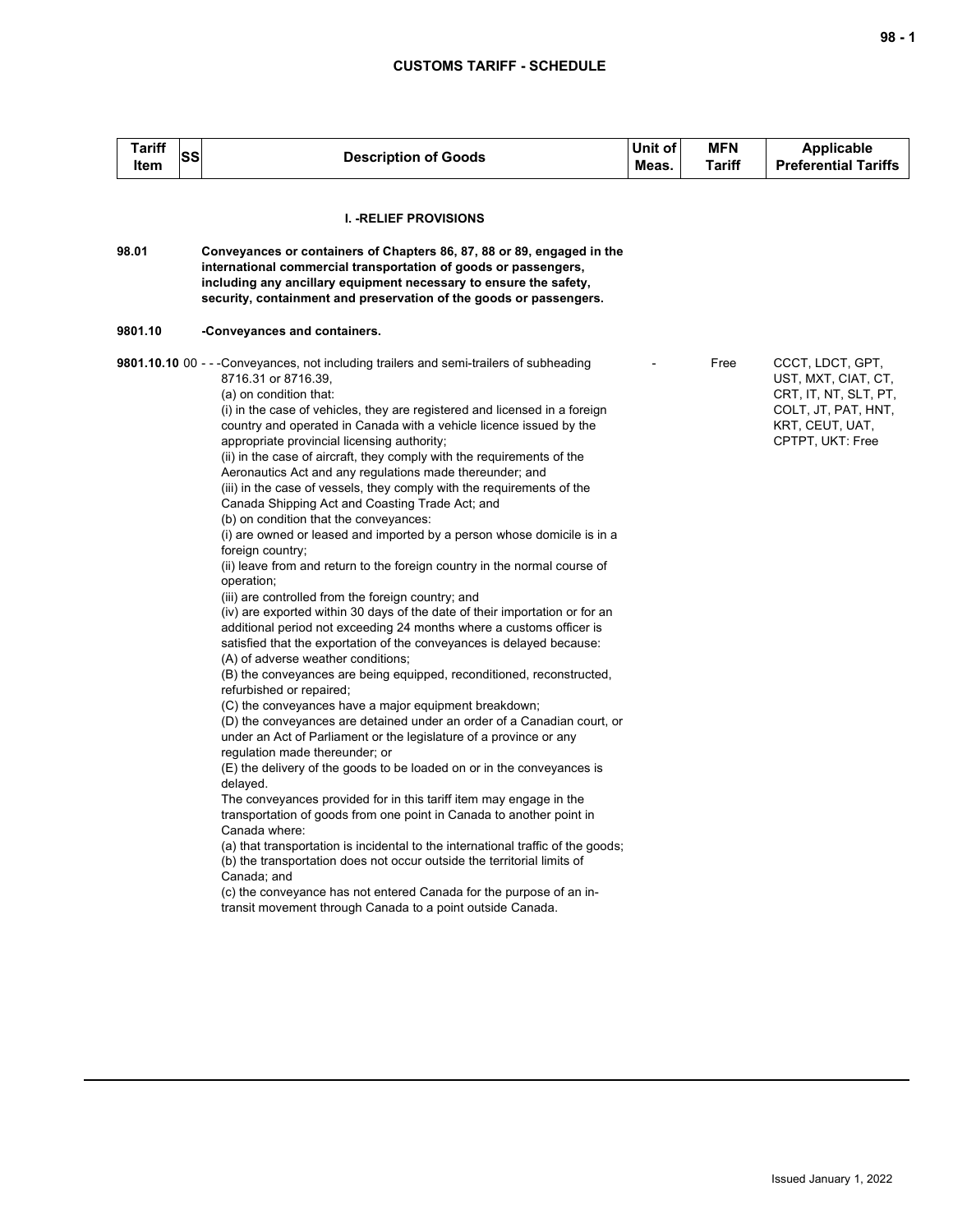| <b>Tariff</b><br><b>SS</b> |                                                                                                                                              | Unit of | <b>MFN</b> | Applicable                          |
|----------------------------|----------------------------------------------------------------------------------------------------------------------------------------------|---------|------------|-------------------------------------|
| Item                       | <b>Description of Goods</b>                                                                                                                  | Meas.   | Tariff     | <b>Preferential Tariffs</b>         |
|                            | 9801.10.20 00 - - - Containers, on condition that:                                                                                           |         | Free       | CCCT, LDCT, GPT,                    |
|                            | (a) the ancillary equipment for the containers does not include vehicles,                                                                    |         |            | UST, MXT, CIAT, CT,                 |
|                            | accessories, spare parts of vehicles or packaging, and                                                                                       |         |            | CRT, IT, NT, SLT, PT,               |
|                            | (b) the containers:                                                                                                                          |         |            | COLT, JT, PAT, HNT,                 |
|                            | (i) are fully or partially enclosed to constitute a compartment intended for<br>containing goods;                                            |         |            | KRT, CEUT, UAT,<br>CPTPT, UKT: Free |
|                            | (ii) are of a permanent character and suitable for repeated use;                                                                             |         |            |                                     |
|                            | (iii) are designed to carry goods by one or more modes of transport                                                                          |         |            |                                     |
|                            | without requiring intermediate reloading; and                                                                                                |         |            |                                     |
|                            | (iv) have an internal volume of at least 1 m3;                                                                                               |         |            |                                     |
|                            | $(v)$ leave from and return to a foreign country in the normal course of                                                                     |         |            |                                     |
|                            | operation; and                                                                                                                               |         |            |                                     |
|                            | (vi) are exported within 365 days of the date of their importation or for an                                                                 |         |            |                                     |
|                            | additional period not exceeding 24 months where a customs officer is<br>satisfied that the exportation of the containers is delayed because: |         |            |                                     |
|                            | (A) of adverse weather conditions;                                                                                                           |         |            |                                     |
|                            | (B) the containers are being equipped, reconditioned, reconstructed,                                                                         |         |            |                                     |
|                            | refurbished or repaired;                                                                                                                     |         |            |                                     |
|                            | (C) the containers have a major equipment breakdown;                                                                                         |         |            |                                     |
|                            | (D) the containers are detained under an order of a Canadian court, or                                                                       |         |            |                                     |
|                            | under an Act of Parliament or the legislature of a province or any                                                                           |         |            |                                     |
|                            | regulation made thereunder; or<br>(E) the delivery of the goods to be loaded in the containers is delayed.                                   |         |            |                                     |
|                            | The containers provided for in this tariff item may engage in the                                                                            |         |            |                                     |
|                            | transportation of goods from one point in Canada to another point in                                                                         |         |            |                                     |
|                            | Canada where:                                                                                                                                |         |            |                                     |
|                            | (a) the transportation does not occur outside the territorial limits of                                                                      |         |            |                                     |
|                            | Canada; and                                                                                                                                  |         |            |                                     |
|                            | (b) the container has not entered Canada for the purpose of an in-transit<br>movement through Canada to a point outside of Canada.           |         |            |                                     |
|                            |                                                                                                                                              |         |            |                                     |
|                            | 9801.10.30 00 - - - Trailers and semi-trailers of subheading 8716.31 or 8716.39, on condition                                                |         |            | CCCT, LDCT, GPT,                    |
|                            | that they:                                                                                                                                   |         |            | UST, MXT, CIAT, CT,                 |
|                            | (a) are registered and licensed in a foreign country and operated in                                                                         |         |            | CRT, IT, NT, SLT, PT,               |
|                            | Canada with a vehicle licence issued by the appropriate provincial                                                                           |         |            | COLT, JT, PAT, HNT,                 |
|                            | licensing authority;                                                                                                                         |         |            | KRT, CEUT, UAT,                     |
|                            | (b) leave from and return to the foreign country in the normal course of<br>operation;                                                       |         |            | CPTPT, UKT: Free                    |
|                            | (c) are exported within 30 days of the date of their importation or for an                                                                   |         |            |                                     |
|                            | additional period not exceeding 24 months where a customs officer is                                                                         |         |            |                                     |
|                            | satisfied that the exportation of the trailers or semi-trailers is delayed                                                                   |         |            |                                     |
|                            | because:                                                                                                                                     |         |            |                                     |
|                            | (i) of adverse weather conditions;                                                                                                           |         |            |                                     |
|                            | (ii) the trailers or semi-trailers are being equipped, reconditioned,                                                                        |         |            |                                     |
|                            | reconstructed, refurbished or repaired;<br>(iii) the trailers or semi-trailers have a major equipment breakdown;                             |         |            |                                     |
|                            | (iv) the trailers or semi-trailers are detained under an order of a Canadian                                                                 |         |            |                                     |
|                            | court, or under an Act of Parliament or the legislature of a province or any                                                                 |         |            |                                     |
|                            | regulation made thereunder; or                                                                                                               |         |            |                                     |
|                            | (v) the delivery of the goods to be loaded on or in the trailer or semi-trailer                                                              |         |            |                                     |
|                            | is delayed.                                                                                                                                  |         |            |                                     |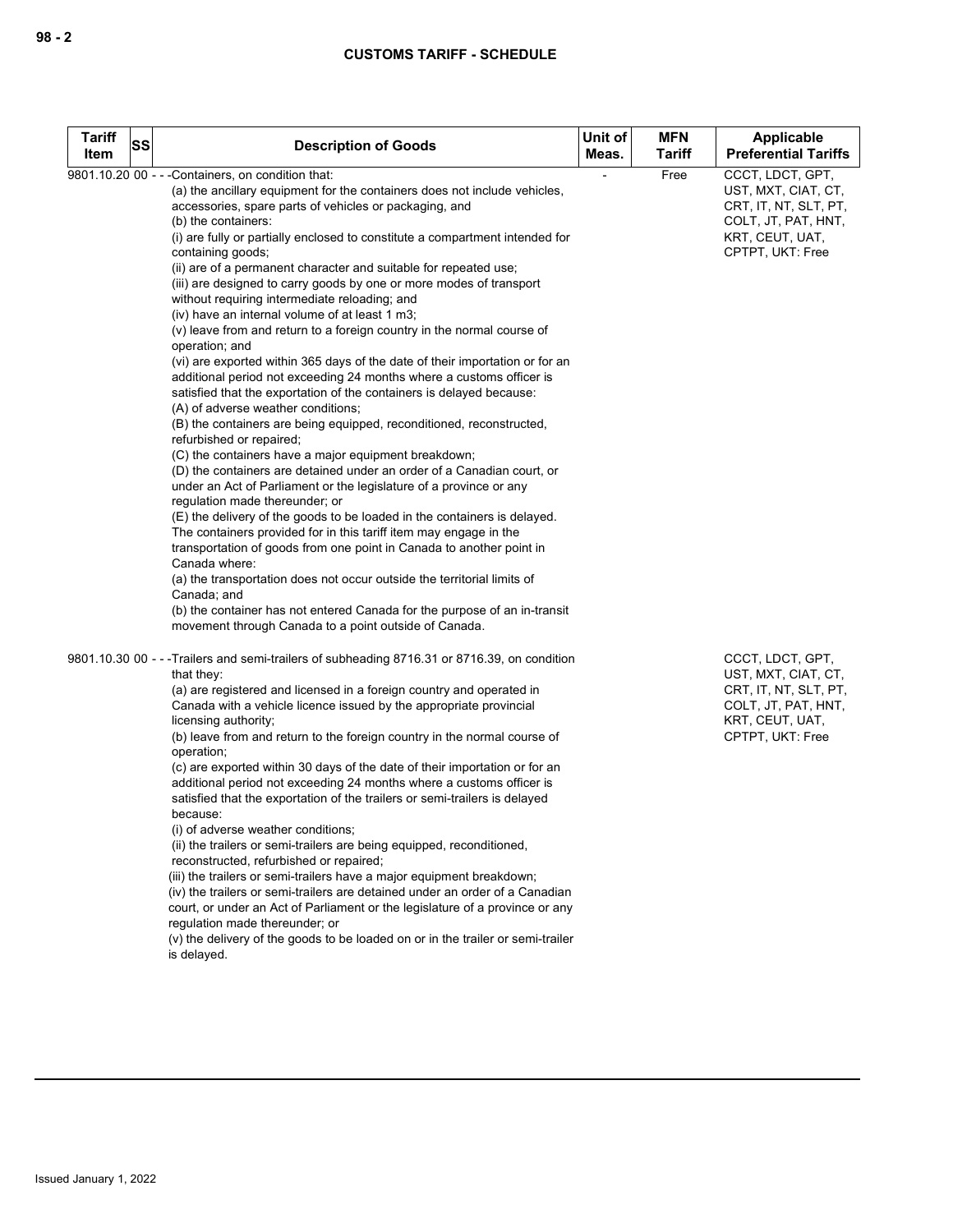| <b>Tariff</b><br>SS<br>Item | <b>Description of Goods</b>                                                                                                                                                                                                                                                                                                                                                                                                                                                                                                                                                                                    | Unit of<br>Meas. | <b>MFN</b><br><b>Tariff</b> | <b>Applicable</b><br><b>Preferential Tariffs</b>                                                                               |
|-----------------------------|----------------------------------------------------------------------------------------------------------------------------------------------------------------------------------------------------------------------------------------------------------------------------------------------------------------------------------------------------------------------------------------------------------------------------------------------------------------------------------------------------------------------------------------------------------------------------------------------------------------|------------------|-----------------------------|--------------------------------------------------------------------------------------------------------------------------------|
| 9801.10.30 00<br>Continued  | (v) the delivery of the goods to be loaded on or in the trailer or semi-trailer<br>is delayed.<br>The trailers and semi-trailers provided for in this tariff item may engage in<br>the transportation of goods from one point in Canada to another point in<br>Canada where:<br>(a) that transportation is incidental to the international traffic of the goods;<br>(b) the transportation does not occur outside the territorial limits of Canada;<br>and<br>(c) the trailer or semi-trailer has not entered Canada for the purpose of an<br>in-transit movement through Canada to a point outside of Canada. |                  | Free                        | CCCT, LDCT, GPT,<br>UST, MXT, CIAT, CT,<br>CRT, IT, NT, SLT, PT,<br>COLT, JT, PAT, HNT,<br>KRT, CEUT, UAT,<br>CPTPT, UKT: Free |
|                             | 9801.20.00 00 - Locomotives or railway rolling stock or miscellaneous railway<br>equipment, regardless of tariff treatment entitlement or country of<br>origin, owned or under the control of a railway company in the United<br>States, temporarily engaged in the transportation of goods or<br>passengers from a place in Canada to another place in Canada or<br>imported on a temporary basis for the repair, testing or maintenance of<br>railways in Canada.                                                                                                                                            |                  | N/A                         | UST: Free                                                                                                                      |
|                             | 9801.30.00 00 -Vessels engaged in international commercial transportation having a<br>Canadian base of operation, other than those having both the departure<br>and destination points situated on the St. Lawrence River or the Great<br>Lakes.                                                                                                                                                                                                                                                                                                                                                               |                  | Free                        | CCCT, LDCT, GPT,<br>UST, MXT, CIAT, CT,<br>CRT, IT, NT, SLT, PT,<br>COLT, JT, PAT, HNT,<br>KRT, CEUT, UAT,<br>CPTPT, UKT: Free |
|                             | 9802.00.00 00 Conveyances temporarily imported by a resident of Canada to be<br>employed in the international non-commercial transportation of that<br>person and accompanying persons using the same conveyance.                                                                                                                                                                                                                                                                                                                                                                                              |                  | Free                        | CCCT, LDCT, GPT,<br>UST, MXT, CIAT, CT,<br>CRT, IT, NT, SLT, PT,<br>COLT, JT, PAT, HNT,<br>KRT, CEUT, UAT,<br>CPTPT, UKT: Free |
|                             | 9803.00.00 00 Conveyances and baggage temporarily imported by a person who is not<br>a resident of Canada for use by that person in Canada.                                                                                                                                                                                                                                                                                                                                                                                                                                                                    |                  | Free                        | CCCT, LDCT, GPT,<br>UST, MXT, CIAT, CT,<br>CRT, IT, NT, SLT, PT,<br>COLT, JT, PAT, HNT,<br>KRT, CEUT, UAT,<br>CPTPT, UKT: Free |
| 98.04                       | Goods acquired abroad by a resident or temporary resident of Canada<br>or by a former resident who is returning to Canada to resume residence,<br>for the personal or household use of that person or as souvenirs or<br>gifts, but not bought on commission or as an accommodation for any<br>other person or for sale, and reported by that person at time of return to<br>Canada.                                                                                                                                                                                                                           |                  |                             |                                                                                                                                |
|                             | 9804.10.00 00 -Valued at not more than eight hundred dollars and included in the<br>baggage accompanying the person returning from abroad after an<br>absence from Canada of not less than forty-eight hours.<br>For the purpose of this tariff item, goods may include either wine not<br>exceeding 1.5 litres or any alcoholic beverages not exceeding 1.14<br>litres, and tobacco not exceeding fifty cigars, two hundred cigarettes,<br>two hundred tobacco sticks and two hundred grams of manufactured                                                                                                   |                  | Free                        | CCCT, LDCT, GPT,<br>UST, MXT, CIAT, CT,<br>CRT, IT, NT, SLT, PT,<br>COLT, JT, PAT, HNT,<br>KRT, CEUT, UAT,<br>CPTPT, UKT: Free |
|                             | tobacco.                                                                                                                                                                                                                                                                                                                                                                                                                                                                                                                                                                                                       |                  |                             |                                                                                                                                |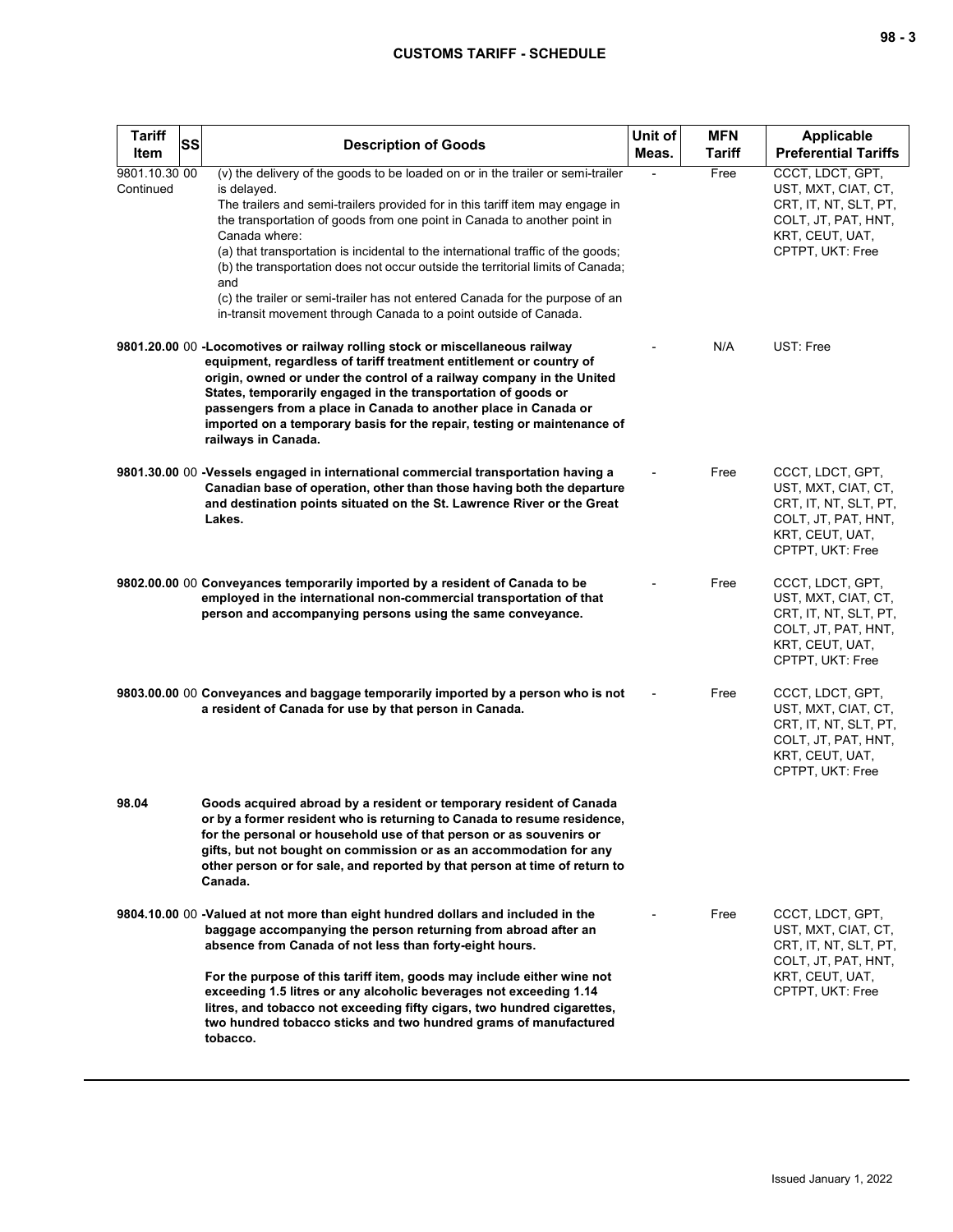| <b>Tariff</b><br>SS<br>Item | <b>Description of Goods</b>                                                                                                                                                                                                                                                                                                                                                                                                                                                                                                                                                                                                                                                                                                                                                                                                                                                                                                                                                                                                                                                                                                                                                                                                                                                                                                                                                                                                                                                                                                                                                                                                                                           | Unit of<br>Meas. | <b>MFN</b><br><b>Tariff</b> | Applicable<br><b>Preferential Tariffs</b>                                                                                      |
|-----------------------------|-----------------------------------------------------------------------------------------------------------------------------------------------------------------------------------------------------------------------------------------------------------------------------------------------------------------------------------------------------------------------------------------------------------------------------------------------------------------------------------------------------------------------------------------------------------------------------------------------------------------------------------------------------------------------------------------------------------------------------------------------------------------------------------------------------------------------------------------------------------------------------------------------------------------------------------------------------------------------------------------------------------------------------------------------------------------------------------------------------------------------------------------------------------------------------------------------------------------------------------------------------------------------------------------------------------------------------------------------------------------------------------------------------------------------------------------------------------------------------------------------------------------------------------------------------------------------------------------------------------------------------------------------------------------------|------------------|-----------------------------|--------------------------------------------------------------------------------------------------------------------------------|
|                             | 9804.20.00 00 -Valued at not more than eight hundred dollars, whether or not included<br>in the baggage accompanying the person returning from abroad after<br>an absence from Canada of not less than seven days.<br>For the purpose of this tariff item:<br>(a) goods may include either wine not exceeding 1.5 litres or any<br>alcoholic beverages not exceeding 1.14 litres, and tobacco not<br>exceeding fifty cigars, two hundred cigarettes, two hundred tobacco<br>sticks and two hundred grams of manufactured tobacco, if included in<br>the baggage accompanying the person at the time of return to Canada;<br>and<br>(b) if goods (other than alcoholic beverages, cigars, cigarettes, tobacco<br>sticks and manufactured tobacco) acquired abroad are not included in<br>the baggage accompanying the person, they may be classified under<br>this tariff item if they are reported by the person at time of return to<br>Canada.                                                                                                                                                                                                                                                                                                                                                                                                                                                                                                                                                                                                                                                                                                                      |                  | Free                        | CCCT, LDCT, GPT,<br>UST, MXT, CIAT, CT,<br>CRT, IT, NT, SLT, PT,<br>COLT, JT, PAT, HNT,<br>KRT, CEUT, UAT,<br>CPTPT, UKT: Free |
|                             | 9804.30.00 00 -Valued at not more than three hundred dollars and included in the<br>baggage accompanying the person returning from abroad after an<br>absence from Canada of not less than forty-eight hours.<br>For the purpose of this tariff item, goods shall not include those which<br>could otherwise be imported into Canada free of duties, nor alcoholic<br>beverages, cigars, cigarettes, tobacco sticks or manufactured tobacco.                                                                                                                                                                                                                                                                                                                                                                                                                                                                                                                                                                                                                                                                                                                                                                                                                                                                                                                                                                                                                                                                                                                                                                                                                          |                  | 7%                          | CCCT, LDCT, GPT,<br>UST, MXT, CIAT, CT,<br>CRT, IT, NT, SLT, PT,<br>COLT, JT, PAT, HNT,<br>KRT, CEUT, UAT,<br>CPTPT, UKT: Free |
|                             | 9804.40.00 00 -Valued at not more than two hundred dollars and included in the<br>baggage accompanying the person returning from abroad after an<br>absence from Canada of not less than twenty-four hours.<br>For the purpose of this tariff item, goods shall not include alcoholic<br>beverages, cigars, cigarettes, tobacco sticks or manufactured tobacco.                                                                                                                                                                                                                                                                                                                                                                                                                                                                                                                                                                                                                                                                                                                                                                                                                                                                                                                                                                                                                                                                                                                                                                                                                                                                                                       |                  | Free                        | CCCT, LDCT, GPT,<br>UST, MXT, CIAT, CT,<br>CRT, IT, NT, SLT, PT,<br>COLT, JT, PAT, HNT,<br>KRT, CEUT, UAT,<br>CPTPT, UKT: Free |
| 9805.00.00                  | Goods imported by a member of the Canadian Forces, by an employee<br>of the Canadian government, or by a former resident of Canada<br>returning to Canada to resume residence in Canada after having been a<br>resident of another country for a period of not less than one year, or by a<br>resident returning after an absence from Canada of not less than one<br>year, and acquired by that person for personal or household use and<br>actually owned, possessed and used abroad by that person for at least<br>six months prior to that person's return to Canada and accompanying<br>that person at the time of their return to Canada.<br>"Goods" does not include goods that are sold or otherwise disposed of<br>within twelve months after importation.<br>For the purpose of this tariff item:<br>(a) the provisions shall apply to either wine not exceeding 1.5 litres or<br>any alcoholic beverages not exceeding 1.14 litres, and tobacco not<br>exceeding fifty cigars, two hundred cigarettes, two hundred tobacco<br>sticks and two hundred grams of manufactured tobacco if they are<br>included in the baggage accompanying the importer, and no relief from<br>payment of duties is being claimed in respect of alcoholic beverages or<br>tobacco under another item in this Chapter at the time of importation;<br>(b) if goods (other than alcoholic beverages, cigars, cigarettes, tobacco<br>sticks and manufactured tobacco) are not accompanying the person<br>returning from abroad, they may be classified under this item when<br>imported at a later time if they are reported by the person at the time of<br>return to Canada; and |                  | Free                        | CCCT, LDCT, GPT,<br>UST, MXT, CIAT, CT,<br>CRT, IT, NT, SLT, PT,<br>COLT, JT, PAT, HNT,<br>KRT, CEUT, UAT,<br>CPTPT, UKT: Free |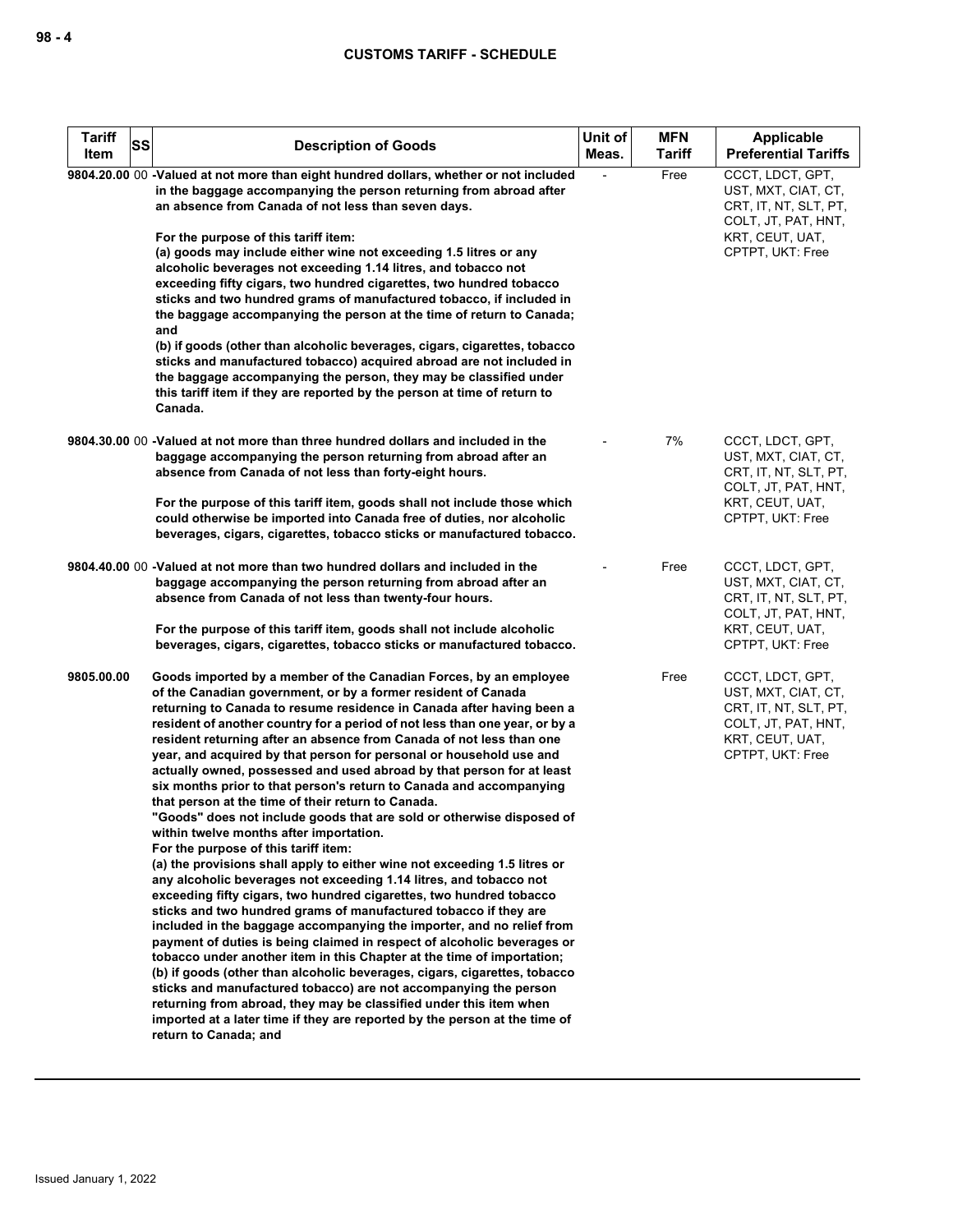| <b>Tariff</b><br>Item   | SS | <b>Description of Goods</b>                                                                                                                                                                                                                                                                                                                                                                                                                                                                                                                                                                                                                                                                                                                                                                           | Unit of<br>Meas. | <b>MFN</b><br><b>Tariff</b> | <b>Applicable</b><br><b>Preferential Tariffs</b>                                                                               |
|-------------------------|----|-------------------------------------------------------------------------------------------------------------------------------------------------------------------------------------------------------------------------------------------------------------------------------------------------------------------------------------------------------------------------------------------------------------------------------------------------------------------------------------------------------------------------------------------------------------------------------------------------------------------------------------------------------------------------------------------------------------------------------------------------------------------------------------------------------|------------------|-----------------------------|--------------------------------------------------------------------------------------------------------------------------------|
| 9805.00.00<br>Continued |    | (c) any article which was acquired after March 31, 1977 by a class of<br>persons named in this tariff item and which has a value for duty as<br>determined under the Customs Act of more than \$10,000 shall not be<br>classified under this tariff item.                                                                                                                                                                                                                                                                                                                                                                                                                                                                                                                                             |                  | Free                        | CCCT, LDCT, GPT,<br>UST, MXT, CIAT, CT,<br>CRT, IT, NT, SLT, PT,<br>COLT, JT, PAT, HNT,<br>KRT, CEUT, UAT,<br>CPTPT, UKT: Free |
|                         |    | 10 - - - - - Goods imported by returning members of the Canadian Forces<br>20 - - - - - Goods imported by returning employees of the Canadian Government<br>30 - - - - - Goods imported by other returning former residents of Canada<br>40 - - - - - Goods imported by other returning residents of Canada                                                                                                                                                                                                                                                                                                                                                                                                                                                                                           |                  |                             |                                                                                                                                |
|                         |    | 9806.00.00 00 Personal and household effects of a resident of Canada who has died,<br>on the condition that such goods were owned, possessed and used<br>abroad by that resident;<br>Personal and household effects received by a resident of Canada as a<br>result of the death or in anticipation of death of a person who is not a<br>resident of Canada, on condition that such goods were owned,<br>possessed and used abroad by that non-resident;<br>All the foregoing when bequeathed to a resident of Canada.                                                                                                                                                                                                                                                                                |                  | Free                        | CCCT, LDCT, GPT,<br>UST, MXT, CIAT, CT,<br>CRT, IT, NT, SLT, PT,<br>COLT, JT, PAT, HNT,<br>KRT, CEUT, UAT,<br>CPTPT, UKT: Free |
|                         |    | 9807.00.00 00 Goods imported by a settler for the settler's household or personal use,<br>if actually owned, possessed and used abroad by the settler prior to the<br>settler's arrival in Canada and accompanying the settler at the time of<br>the settler's arrival in Canada.<br>For the purpose of this tariff item:                                                                                                                                                                                                                                                                                                                                                                                                                                                                             |                  | Free                        | CCCT, LDCT, GPT,<br>UST, MXT, CIAT, CT,<br>CRT, IT, NT, SLT, PT,<br>COLT, JT, PAT, HNT,<br>KRT, CEUT, UAT,<br>CPTPT, UKT: Free |
|                         |    | (a) "goods" may include:<br>(i) either wine not exceeding 1.5 litres or any alcoholic beverages not<br>exceeding 1.14 litres, and<br>(ii) tobacco not exceeding fifty cigars, two hundred cigarettes,<br>two hundred tobacco sticks and two hundred grams of manufactured<br>tobacco;<br>(b) "goods" does not include imported goods that are sold or otherwise<br>disposed of within twelve months after importation; and<br>(c) if goods (other than alcoholic beverages, cigars, cigarettes, tobacco<br>sticks and manufactured tobacco) are not accompanying the settler at<br>the time of the settler's arrival in Canada, they may be classified under<br>this tariff item when imported at a later time if they are reported by the<br>settler at the time of the settler's arrival in Canada. |                  |                             |                                                                                                                                |
|                         |    | 9808.00.00 00 Articles for the personal or official use of representatives of foreign<br>countries and of Her Majesty's Governments, and for the personal use of<br>their families, suites or servants.                                                                                                                                                                                                                                                                                                                                                                                                                                                                                                                                                                                               |                  | Free                        | CCCT, LDCT, GPT,<br>UST, MXT, CIAT, CT,<br>CRT, IT, NT, SLT, PT,<br>COLT, JT, PAT, HNT,<br>KRT, CEUT, UAT,<br>CPTPT, UKT: Free |
|                         |    | 9810.00.00 00 Arms, military stores, munitions of war and other goods the property of<br>and to remain the property of a foreign country designated by the<br><b>Governor in Council;</b><br>Goods consigned to military service agencies and institutions<br>designated by the Governor in Council where the goods are for the<br>personal use of or consumption by nationals of countries designated<br>under this item who are employed in defence establishments of those<br>countries in Canada.                                                                                                                                                                                                                                                                                                 |                  | Free                        | CCCT, LDCT, GPT,<br>UST, MXT, CIAT, CT,<br>CRT, IT, NT, SLT, PT,<br>COLT, JT, PAT, HNT,<br>KRT, CEUT, UAT,<br>CPTPT, UKT: Free |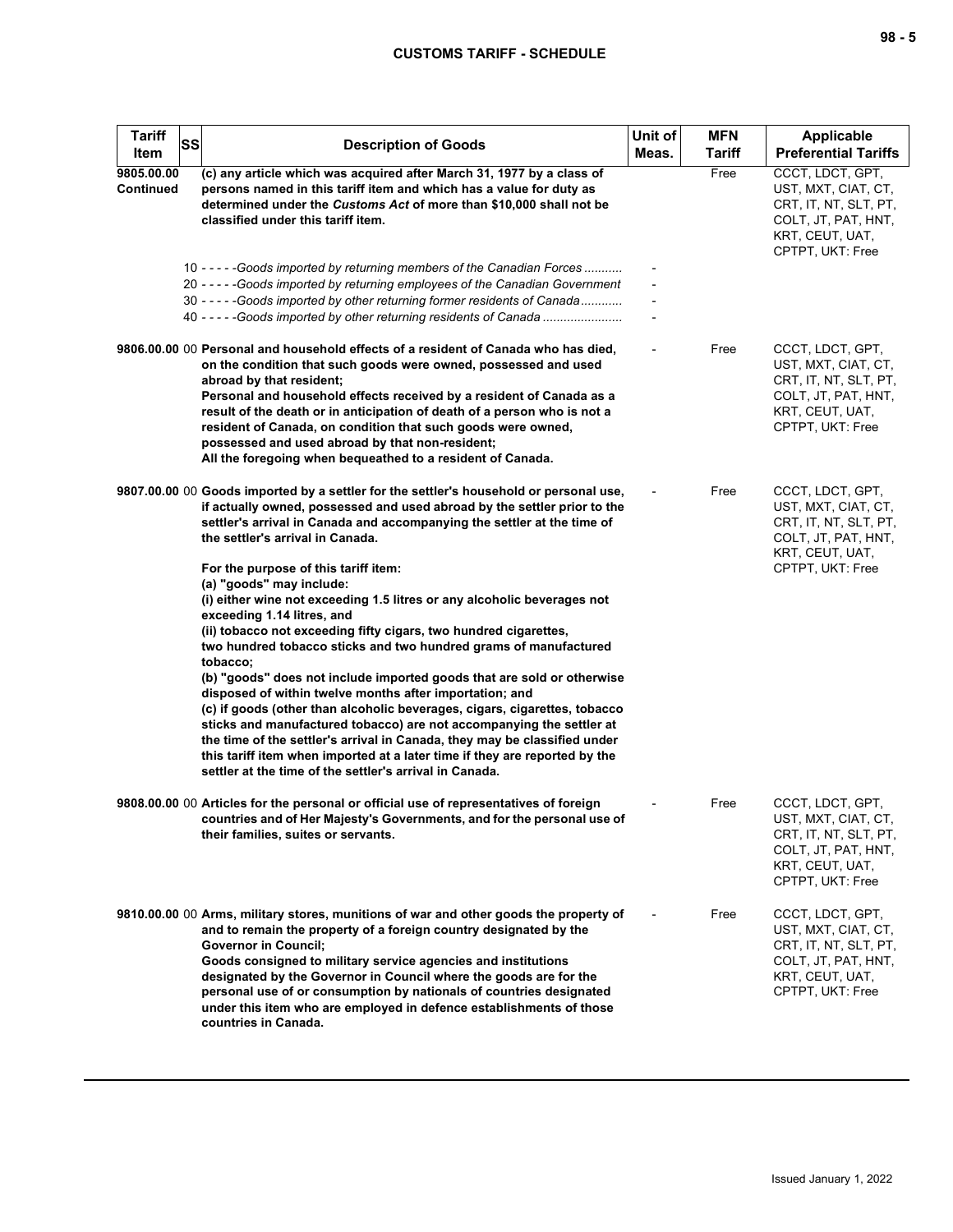| <b>Tariff</b><br><b>Item</b> | <b>SS</b> | <b>Description of Goods</b>                                                                                                                                                                                                                                                                                                                                                                                                                                                                                                                  | Unit of<br>Meas.         | <b>MFN</b><br><b>Tariff</b> | <b>Applicable</b><br><b>Preferential Tariffs</b>                                                                               |
|------------------------------|-----------|----------------------------------------------------------------------------------------------------------------------------------------------------------------------------------------------------------------------------------------------------------------------------------------------------------------------------------------------------------------------------------------------------------------------------------------------------------------------------------------------------------------------------------------------|--------------------------|-----------------------------|--------------------------------------------------------------------------------------------------------------------------------|
|                              |           | 9811.00.00 00 Arms, military stores and munitions of war imported by the Government<br>of Canada in replacement of or in anticipation or actual exchange for<br>similar goods loaned to or exchanged or to be exchanged with the<br>governments of a foreign country designated by the Governor in<br>Council under tariff item No. 9810.00.00.                                                                                                                                                                                              |                          | Free                        | CCCT, LDCT, GPT,<br>UST, MXT, CIAT, CT,<br>CRT, IT, NT, SLT, PT,<br>COLT, JT, PAT, HNT,<br>KRT, CEUT, UAT,<br>CPTPT, UKT: Free |
|                              |           | 9812.00.00 00 Publications of the United Nations or the North Atlantic Treaty<br>Organization or any of their specialized agencies.                                                                                                                                                                                                                                                                                                                                                                                                          |                          | Free                        | CCCT, LDCT, GPT,<br>UST, MXT, CIAT, CT,<br>CRT, IT, NT, SLT, PT,<br>COLT, JT, PAT, HNT,<br>KRT, CEUT, UAT,<br>CPTPT, UKT: Free |
| 9813.00.00                   |           | Goods, including containers or coverings filled or empty, originating in<br>Canada, after having been exported therefrom, if the goods are returned<br>without having been advanced in value or improved in condition by any<br>process of manufacture or other means, or combined with any other<br>article abroad.                                                                                                                                                                                                                         |                          | Free                        | CCCT, LDCT, GPT,<br>UST, MXT, CIAT, CT,<br>CRT, IT, NT, SLT, PT,<br>COLT, JT, PAT, HNT,<br>KRT, CEUT, UAT,<br>CPTPT, UKT: Free |
|                              |           | For the purpose of this tariff item:<br>(a) goods on which a refund of customs duty or drawback of customs<br>duty has been made shall not be classified under this tariff item except<br>upon payment of the customs duty equal to the refund or drawback<br>allowed; and<br>(b) goods manufactured in bond or under excise regulations in Canada<br>and exported shall not be classified under this tariff item except upon<br>payment of the customs duty to which they would have been liable had<br>they not been exported from Canada. |                          |                             |                                                                                                                                |
|                              |           | 20 - - - - - Arms, military stores, munitions of war and other goods the property of                                                                                                                                                                                                                                                                                                                                                                                                                                                         |                          |                             |                                                                                                                                |
|                              |           | -----Diamonds of Sections XIV, otherwise classifiable to 71.02:<br>41 - - - - - Diamonds, otherwise classifiable to 7102.10, 7102.21 or 7102.31                                                                                                                                                                                                                                                                                                                                                                                              | <b>CTM</b><br><b>CTM</b> |                             |                                                                                                                                |
|                              |           | 49 - - - - - - Other diamonds, otherwise classifiable to 7102.29 or 7102.39<br>$---Other:$                                                                                                                                                                                                                                                                                                                                                                                                                                                   |                          |                             |                                                                                                                                |
|                              |           |                                                                                                                                                                                                                                                                                                                                                                                                                                                                                                                                              |                          |                             |                                                                                                                                |
|                              |           | 94 ------Goods of Sections XIII to XV, other than diamonds of 9813,00,00.41                                                                                                                                                                                                                                                                                                                                                                                                                                                                  |                          |                             |                                                                                                                                |
|                              |           |                                                                                                                                                                                                                                                                                                                                                                                                                                                                                                                                              |                          |                             |                                                                                                                                |
|                              |           |                                                                                                                                                                                                                                                                                                                                                                                                                                                                                                                                              |                          |                             |                                                                                                                                |
|                              |           |                                                                                                                                                                                                                                                                                                                                                                                                                                                                                                                                              |                          |                             |                                                                                                                                |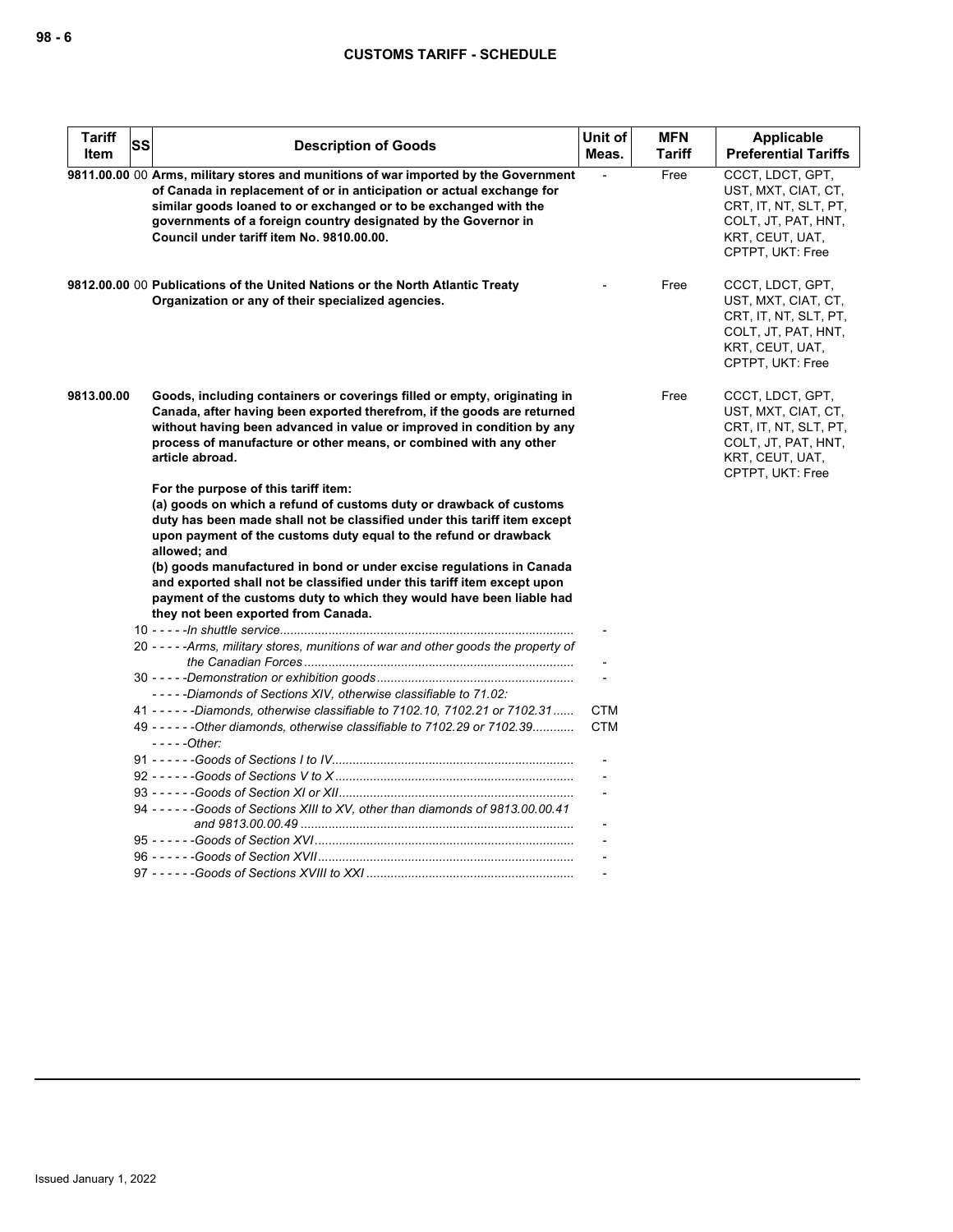| <b>Tariff</b><br>Item | SS | <b>Description of Goods</b>                                                                                                                                                                                                                                                                                                                                                                                                                                                                                                                               | Unit of<br>Meas. | <b>MFN</b><br>Tariff | Applicable<br><b>Preferential Tariffs</b>                                                                                      |
|-----------------------|----|-----------------------------------------------------------------------------------------------------------------------------------------------------------------------------------------------------------------------------------------------------------------------------------------------------------------------------------------------------------------------------------------------------------------------------------------------------------------------------------------------------------------------------------------------------------|------------------|----------------------|--------------------------------------------------------------------------------------------------------------------------------|
| 9814.00.00            |    | Goods, including containers or coverings filled or empty, which have<br>once been released and accounted for under section 32 of the Customs<br>Act and have been exported, if the goods are returned without having<br>been advanced in value or improved in condition by any process of<br>manufacture or other means, or combined with any other article abroad.<br>For the purpose of this tariff item:                                                                                                                                               |                  | Free                 | CCCT. LDCT. GPT.<br>UST, MXT, CIAT, CT,<br>CRT, IT, NT, SLT, PT,<br>COLT, JT, PAT, HNT,<br>KRT, CEUT, UAT,<br>CPTPT, UKT: Free |
|                       |    | (a) goods on which a refund of customs duty or drawback of customs<br>duty has been made shall not be classified under this tariff item except<br>upon payment of the customs duty equal to the refund or drawback<br>allowed; and<br>(b) goods manufactured in bond or under excise regulations in Canada<br>and exported shall not be classified under this tariff item except upon                                                                                                                                                                     |                  |                      |                                                                                                                                |
|                       |    | payment of the customs duty to which they would have been liable had<br>they not been exported from Canada.                                                                                                                                                                                                                                                                                                                                                                                                                                               |                  |                      |                                                                                                                                |
|                       |    | 20 - - - - - Arms, military stores, munitions of war and other goods the property of                                                                                                                                                                                                                                                                                                                                                                                                                                                                      |                  |                      |                                                                                                                                |
|                       |    | - - - - - Other:                                                                                                                                                                                                                                                                                                                                                                                                                                                                                                                                          |                  |                      |                                                                                                                                |
|                       |    |                                                                                                                                                                                                                                                                                                                                                                                                                                                                                                                                                           |                  |                      |                                                                                                                                |
|                       |    |                                                                                                                                                                                                                                                                                                                                                                                                                                                                                                                                                           |                  |                      |                                                                                                                                |
|                       |    | 9815.00.00 00 Donations of clothing and books for charitable purposes;<br>Donations of any goods by non-residents of Canada to religious,<br>charitable or educational institutions in Canada;<br>Photographs, not exceeding three, sent by friends and not for the<br>purpose of sale.                                                                                                                                                                                                                                                                   |                  | Free                 | CCCT, LDCT, GPT,<br>UST, MXT, CIAT, CT,<br>CRT, IT, NT, SLT, PT,<br>COLT, JT, PAT, HNT,<br>KRT, CEUT, UAT,<br>CPTPT, UKT: Free |
|                       |    | 9816.00.00 00 Casual donations sent by persons abroad to friends in Canada, or<br>imported personally by persons who are not residents of Canada as<br>gifts to friends, and not being advertising matter, tobacco or alcoholic<br>beverages, when the value thereof does not exceed sixty dollars in any<br>one case.                                                                                                                                                                                                                                    |                  | Free                 | CCCT, LDCT, GPT,<br>UST, MXT, CIAT, CT,<br>CRT, IT, NT, SLT, PT,<br>COLT, JT, PAT, HNT,<br>KRT, CEUT, UAT,<br>CPTPT, UKT: Free |
|                       |    | 9817.00.00 00 Medals, trophies and other articles (not including usual merchantable<br>products nor medals, trophies or prizes which are reqularly presented<br>by organizations or business companies to their members, employees<br>or representatives), which have been bestowed or awarded by persons<br>or organizations abroad as marks of honour or distinction, or which<br>have been won abroad in competitions, or having been won abroad in<br>competitions are donated by persons or organizations abroad for<br>bestowal or award in Canada. |                  | Free                 | CCCT, LDCT, GPT,<br>UST, MXT, CIAT, CT,<br>CRT, IT, NT, SLT, PT,<br>COLT, JT, PAT, HNT,<br>KRT, CEUT, UAT,<br>CPTPT, UKT: Free |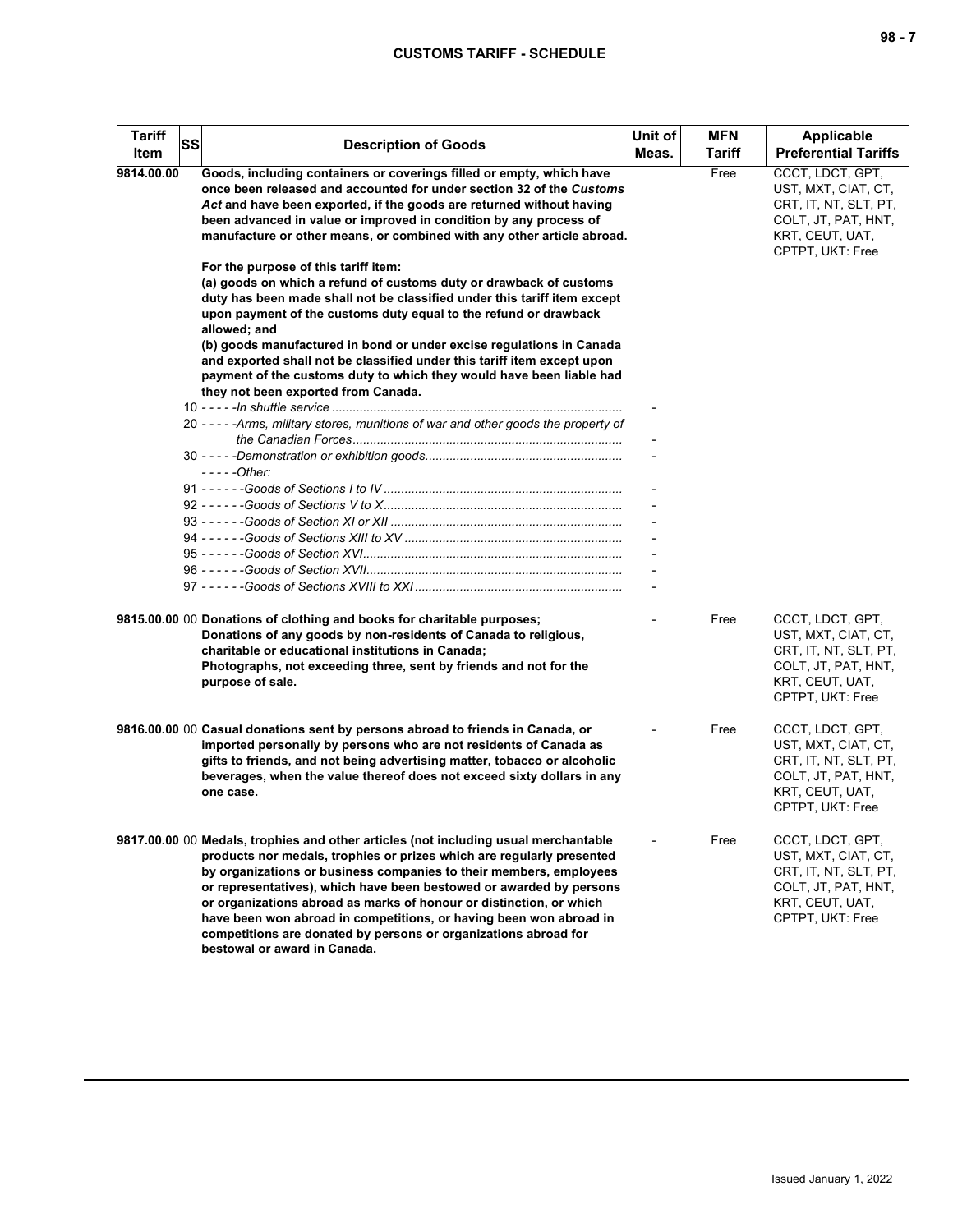| <b>Tariff</b><br>Item | SS | <b>Description of Goods</b>                                                                                                                                                                                                                                                                                                                                                                                                                                                                                                                                                                                                                                                                                                                                                                                                                                                                                                                                                                                                                                                                                                                                                                                                                                                                                                                                                                                                                                                                                                                                                                                                                                             | Unit of<br>Meas. | <b>MFN</b><br><b>Tariff</b> | Applicable<br><b>Preferential Tariffs</b>                                                                                      |
|-----------------------|----|-------------------------------------------------------------------------------------------------------------------------------------------------------------------------------------------------------------------------------------------------------------------------------------------------------------------------------------------------------------------------------------------------------------------------------------------------------------------------------------------------------------------------------------------------------------------------------------------------------------------------------------------------------------------------------------------------------------------------------------------------------------------------------------------------------------------------------------------------------------------------------------------------------------------------------------------------------------------------------------------------------------------------------------------------------------------------------------------------------------------------------------------------------------------------------------------------------------------------------------------------------------------------------------------------------------------------------------------------------------------------------------------------------------------------------------------------------------------------------------------------------------------------------------------------------------------------------------------------------------------------------------------------------------------------|------------------|-----------------------------|--------------------------------------------------------------------------------------------------------------------------------|
| 9818.00.00            |    | Articles imported by or for public museums, public libraries,<br>universities, colleges or schools, to be placed in such institutions as<br>exhibits, accompanied by a certificate, in duplicate, in the prescribed<br>form with the information to be provided with the form, and signed by a<br>responsible official of the institution in which the articles are to be<br>exhibited.                                                                                                                                                                                                                                                                                                                                                                                                                                                                                                                                                                                                                                                                                                                                                                                                                                                                                                                                                                                                                                                                                                                                                                                                                                                                                 |                  | Free                        | CCCT, LDCT, GPT,<br>UST, MXT, CIAT, CT,<br>CRT, IT, NT, SLT, PT,<br>COLT, JT, PAT, HNT,<br>KRT, CEUT, UAT,<br>CPTPT, UKT: Free |
| 98.25                 |    | Goods imported by mail or courier for personal or household use.<br>The following goods are not eligible for classification under this<br>heading: goods or classes of goods that, on importation, may be<br>released only in accordance with the accounting provisions of the<br>Customs Act or the applicable regulations on condition that the<br>importer or owner of the goods provides, before the release of the<br>goods, any certificate, licence, permit or other document and any<br>information that is required under any Act of Parliament or any<br>regulation made under such an Act that prohibits, controls or regulates<br>the importation of goods, but this exclusion from eligibility for<br>classification does not apply to any goods imported under the authority<br>of and in accordance with a general import permit issued under<br>subsection 8(1.1) or section 8.3 of the Export and Import Permits Act.<br>The value of goods imported that are eligible to be classified under this<br>heading shall not exceed \$500.<br>The following goods are not eligible for classification under tariff item<br>No. 9825.10.00, 9825.20.00 or 9825.30.00: alcoholic beverages; tobacco;<br>tobacco products; goods subject to any additional customs duty under<br>sections 21.1 to 22 of this Act; goods subject to any tax imposed under<br>subsection 23(1) of the Excise Tax Act; goods in respect of which tax is<br>not payable under Division III of Part IX of that Act; and goods in respect<br>of which tax is payable under section 212.1 of that Act if an amount must<br>be deducted from that tax under section 214.1 of that Act. |                  |                             |                                                                                                                                |
|                       |    | 9825.10.00 00 -Goods which, if classified in accordance with the provisions of<br>Chapters 1 to 97, would be subject to a rate of customs duty under the<br>Most-Favoured-Nation Tariff that is not more than 5 percentage points<br>greater or less than the rate provided by this tariff item under the Most-<br><b>Favoured-Nation Tariff.</b>                                                                                                                                                                                                                                                                                                                                                                                                                                                                                                                                                                                                                                                                                                                                                                                                                                                                                                                                                                                                                                                                                                                                                                                                                                                                                                                       |                  | 20%                         | UST, MXT, CIAT, CT,<br>CRT, IT, NT, SLT, PT,<br>COLT, JT, PAT, HNT,<br>KRT, CEUT, UAT,<br>CPTPT, UKT: Free                     |
|                       |    | 9825.20.00 00 -Goods which, if classified in accordance with the provisions of<br>Chapters 1 to 97, would be subject to a rate of customs duty under the<br>Most-Favoured-Nation Tariff that is not more than 5 percentage points<br>greater or less than the rate provided by this tariff item under the Most-<br><b>Favoured-Nation Tariff.</b>                                                                                                                                                                                                                                                                                                                                                                                                                                                                                                                                                                                                                                                                                                                                                                                                                                                                                                                                                                                                                                                                                                                                                                                                                                                                                                                       |                  | 8%                          | UST, MXT, CIAT, CT,<br>CRT, IT, NT, SLT, PT,<br>COLT, JT, PAT, HNT,<br>KRT, CEUT, UAT,<br>CPTPT, UKT: Free                     |
|                       |    | 9825.30.00 00 -Goods which, if classified in accordance with the provisions of<br>Chapters 1 to 97, would be subject to a rate of customs duty under the<br>Most-Favoured-Nation Tariff that is not more than 5 percentage points<br>greater than the rate provided by this tariff item under the Most-<br><b>Favoured-Nation Tariff.</b>                                                                                                                                                                                                                                                                                                                                                                                                                                                                                                                                                                                                                                                                                                                                                                                                                                                                                                                                                                                                                                                                                                                                                                                                                                                                                                                               |                  | Free                        | UST, MXT, CIAT, CT,<br>CRT, IT, NT, SLT, PT,<br>COLT, JT, PAT, HNT,<br>KRT, CEUT, UAT,<br>CPTPT, UKT: Free                     |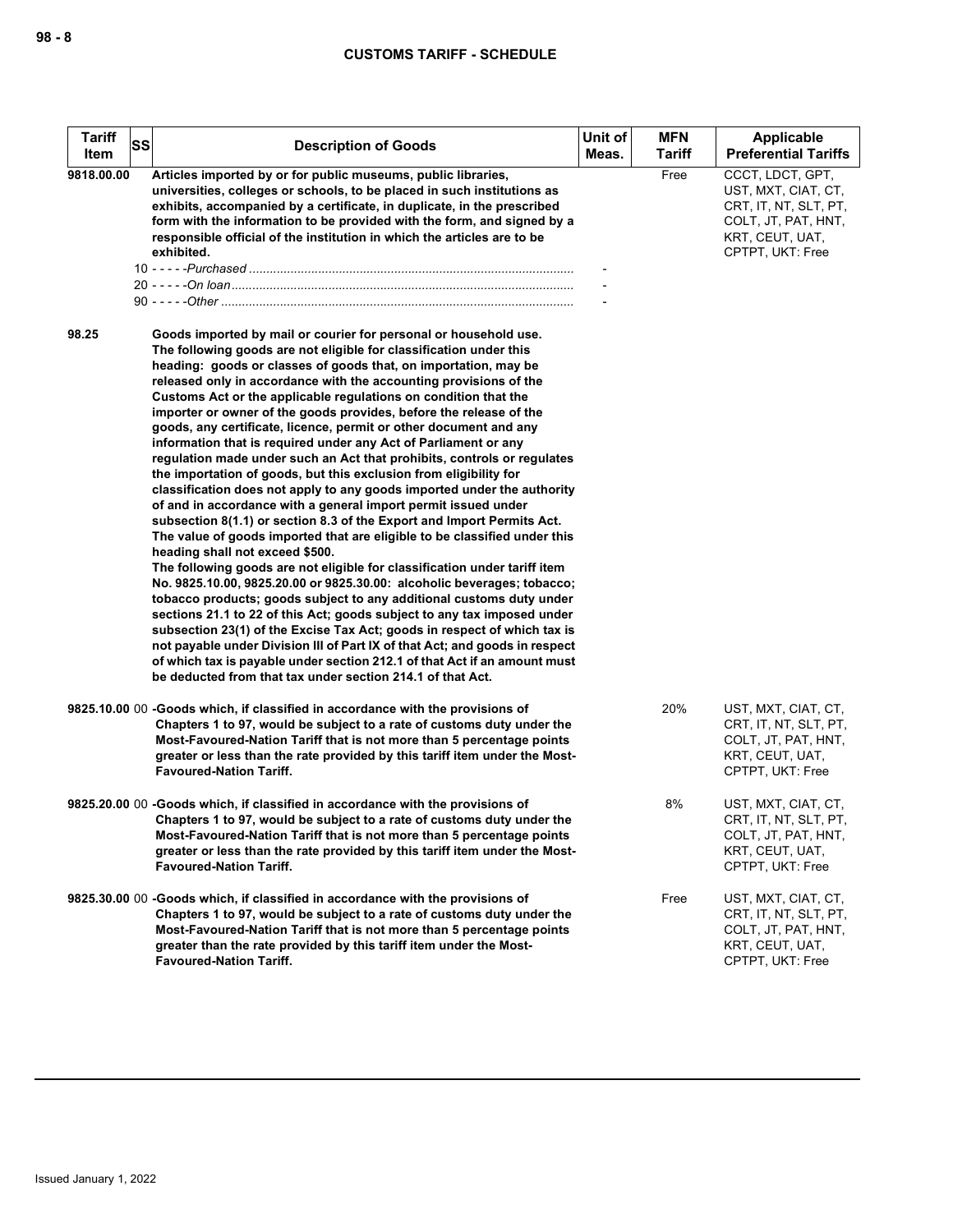| Tariff<br>ltem | <b>SS</b> | <b>Description of Goods</b>                                                                                                                                                                                                                                                                                                                                                                                                                                                                                                                                                                                                                                                                                                                                                                                                                                        | Unit of<br>Meas. | <b>MFN</b><br>Tariff | <b>Applicable</b><br><b>Preferential Tariffs</b> |
|----------------|-----------|--------------------------------------------------------------------------------------------------------------------------------------------------------------------------------------------------------------------------------------------------------------------------------------------------------------------------------------------------------------------------------------------------------------------------------------------------------------------------------------------------------------------------------------------------------------------------------------------------------------------------------------------------------------------------------------------------------------------------------------------------------------------------------------------------------------------------------------------------------------------|------------------|----------------------|--------------------------------------------------|
| 98.26          |           | Goods acquired abroad by a traveller for personal or household use and<br>accompanying the traveller arriving in Canada from abroad if the<br>traveller arrives at a customs office designated under section 5 of the<br>Customs Act for the purpose of reporting goods under this heading.                                                                                                                                                                                                                                                                                                                                                                                                                                                                                                                                                                        |                  |                      |                                                  |
|                |           | The following goods are not eligible for classification under this<br>heading: goods or classes of goods that, on importation, may be<br>released only in accordance with the accounting provisions of the<br>Customs Act or the applicable regulations on condition that the<br>importer or owner of the goods provides, before the release of the<br>goods, any certificate, licence, permit or other document and any<br>information that is required under any Act of Parliament or any<br>regulation made under such an Act that prohibits, controls or regulates<br>the importation of goods, but this exclusion from eligibility for<br>classification does not apply to any goods imported under the authority<br>of and in accordance with a general import permit issued under<br>subsection 8(1.1) or section 8.3 of the Export and Import Permits Act. |                  |                      |                                                  |
|                |           | The value of goods imported by a traveller at the same time and<br>accounted for under the same accounting document that are eligible to<br>be classified under this heading shall not exceed \$500.                                                                                                                                                                                                                                                                                                                                                                                                                                                                                                                                                                                                                                                               |                  |                      |                                                  |
|                |           | The following goods are not eligible for classification under tariff item<br>No. 9826.10.00, 9826.20.00 or 9826.40.00: alcoholic beverages; tobacco;<br>tobacco products; goods subject to any tax imposed under<br>subsection 23(1) of the Excise Tax Act; goods subject to any additional<br>customs duty under sections 21.1 to 22 of this Act; and goods eligible<br>for classification under tariff item No. 9826.30.00.                                                                                                                                                                                                                                                                                                                                                                                                                                      |                  |                      |                                                  |
|                |           | 9826.10.00 00 -Goods which, if classified in accordance with the provisions of<br>Chapters 1 to 97, would be subject to a rate of customs duty under the<br>Most-Favoured-Nation Tariff that is not more than 5 percentage points<br>greater or less than the rate provided by this tariff item under the Most-<br><b>Favoured-Nation Tariff.</b>                                                                                                                                                                                                                                                                                                                                                                                                                                                                                                                  |                  | 20%                  | UST: Free                                        |
|                |           | 9826.20.00 00 -Goods which, if classified in accordance with the provisions of<br>Chapters 1 to 97, would be subject to a rate of customs duty under the<br>Most-Favoured-Nation Tariff that is not more than 5 percentage points<br>greater or less than the rate provided by this tariff item under the Most-<br><b>Favoured-Nation Tariff.</b>                                                                                                                                                                                                                                                                                                                                                                                                                                                                                                                  |                  | 8%                   | UST: Free                                        |
|                |           | 9826.30.00 00 -Basic groceries listed in Part III of Schedule VI to the Excise Tax Act.                                                                                                                                                                                                                                                                                                                                                                                                                                                                                                                                                                                                                                                                                                                                                                            |                  | 7%                   | UST: Free                                        |
|                |           | 9826.40.00 00 -Goods which, if classified in accordance with the provisions of<br>Chapters 1 to 97, would be subject to a rate of customs duty under the<br>Most-Favoured-Nation Tariff that is not more than 5 percentage points<br>greater than the rate provided by this tariff item under the Most-<br><b>Favoured-Nation Tariff.</b>                                                                                                                                                                                                                                                                                                                                                                                                                                                                                                                          |                  | Free                 | UST: Free                                        |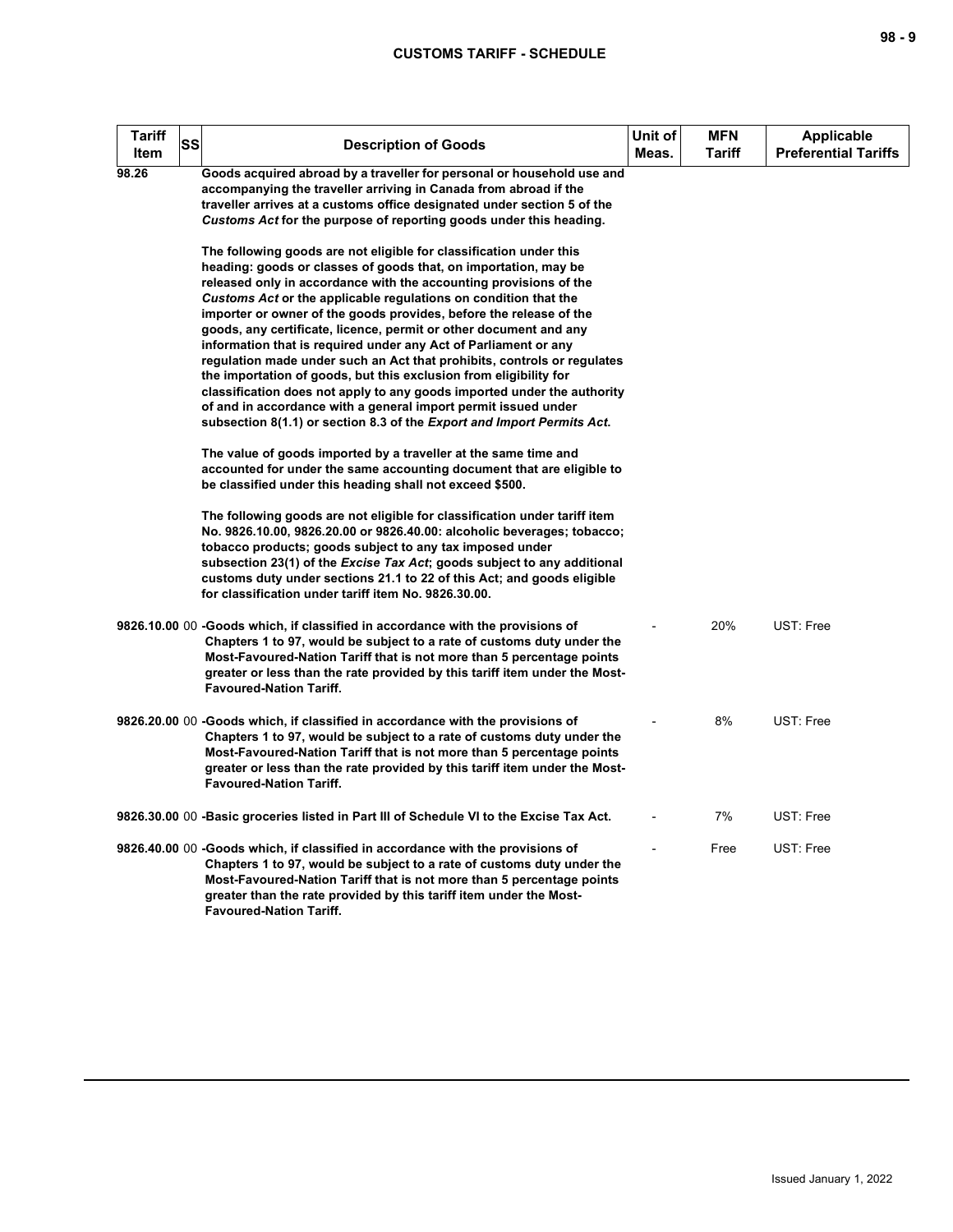| <b>Tariff</b><br>SS<br>Item | <b>Description of Goods</b>                                                                                                                                                                                                                                                                                                                                                                                                                                                                                                                                                                                                                                                                                                                                                                                                                                                                                                                                                                                                                                                                                                                                                                                                                                                                                                                                                                                                                                                                                                                                                                                           | Unit of<br>Meas. | <b>MFN</b><br><b>Tariff</b> | <b>Applicable</b><br><b>Preferential Tariffs</b>                                                                               |
|-----------------------------|-----------------------------------------------------------------------------------------------------------------------------------------------------------------------------------------------------------------------------------------------------------------------------------------------------------------------------------------------------------------------------------------------------------------------------------------------------------------------------------------------------------------------------------------------------------------------------------------------------------------------------------------------------------------------------------------------------------------------------------------------------------------------------------------------------------------------------------------------------------------------------------------------------------------------------------------------------------------------------------------------------------------------------------------------------------------------------------------------------------------------------------------------------------------------------------------------------------------------------------------------------------------------------------------------------------------------------------------------------------------------------------------------------------------------------------------------------------------------------------------------------------------------------------------------------------------------------------------------------------------------|------------------|-----------------------------|--------------------------------------------------------------------------------------------------------------------------------|
|                             | 9827.00.00 00 Goods, which may include either wine not exceeding 1.5 litres or any<br>alcoholic beverages not exceeding 1.14 litres, and tobacco products not<br>exceeding fifty cigars, two hundred cigarettes, two hundred tobacco<br>sticks and two hundred grams of manufactured tobacco, imported by<br>members of the military forces of countries that are parties to the North<br>Atlantic Treaty or are members of the Commonwealth, or by civilian<br>employees of those military forces who are not Canadian citizens or<br>permanent residents of Canada and are stationed in Canada on official<br>duty, including dependants of such members or employees, but not<br>persons on duty at a diplomatic mission, on condition that:<br>(a) an authorized identification card is presented to a Customs officer by<br>the visiting forces personnel at the time the goods are imported into<br>Canada;<br>(b) the goods were acquired abroad for the personal or household use<br>of the visiting forces personnel and are in quantities and values that are<br>reasonable for such use; and<br>(c) in the case of durable goods, they are accompanied on importation<br>by documentation specified by the Minister of Public Safety and<br>Emergency Preparedness and are not sold or otherwise disposed of<br>(except disposed of by destruction under Customs supervision or by<br>exportation or sale to other visiting forces personnel) unless, prior to<br>the sale or other disposition, the goods are accounted for by the<br>importer or owner and customs duty is paid in respect of the goods. |                  | Free                        | CCCT, LDCT, GPT,<br>UST, MXT, CIAT, CT,<br>CRT, IT, NT, SLT, PT,<br>COLT, JT, PAT, HNT,<br>KRT, CEUT, UAT,<br>CPTPT, UKT: Free |
|                             | 9829.00.00 00 Household furniture and furnishings for a seasonal residence,<br>excluding construction materials, electrical fixtures or other goods<br>permanently attached to or incorporated into a seasonal residence;<br>Tools and equipment for the maintenance of a seasonal residence;<br>The foregoing, on condition that:<br>(i) the goods are imported by a person who is not a resident of Canada<br>and who owns or leases for not less than three years a residence in<br>Canada for seasonal use, other than a time-sharing residence, trailer or<br>mobile home;<br>(ii) the person is entitled to only one importation under this tariff item;<br>(iii) the goods are for the personal use of that person or their family and<br>are not for any commercial, industrial or occupational purpose;<br>(iv) the goods are owned, possessed and used by that person or their<br>family before their first arrival in Canada to occupy the seasonal<br>residence;<br>(v) the goods are not sold or otherwise disposed of in Canada for at<br>least one year after the date of their importation; and<br>(vi) the goods accompany the seasonal resident at the time of the<br>seasonal resident's first arrival in Canada to occupy the seasonal<br>residence or, if not imported at the time of first arrival in Canada, are, at<br>that time, described and listed on a customs accounting document as<br>goods to follow.                                                                                                                                                                                |                  | Free                        | CCCT, LDCT, GPT,<br>UST, MXT, CIAT, CT,<br>CRT, IT, NT, SLT, PT,<br>COLT, JT, PAT, HNT,<br>KRT, CEUT, UAT,<br>CPTPT, UKT: Free |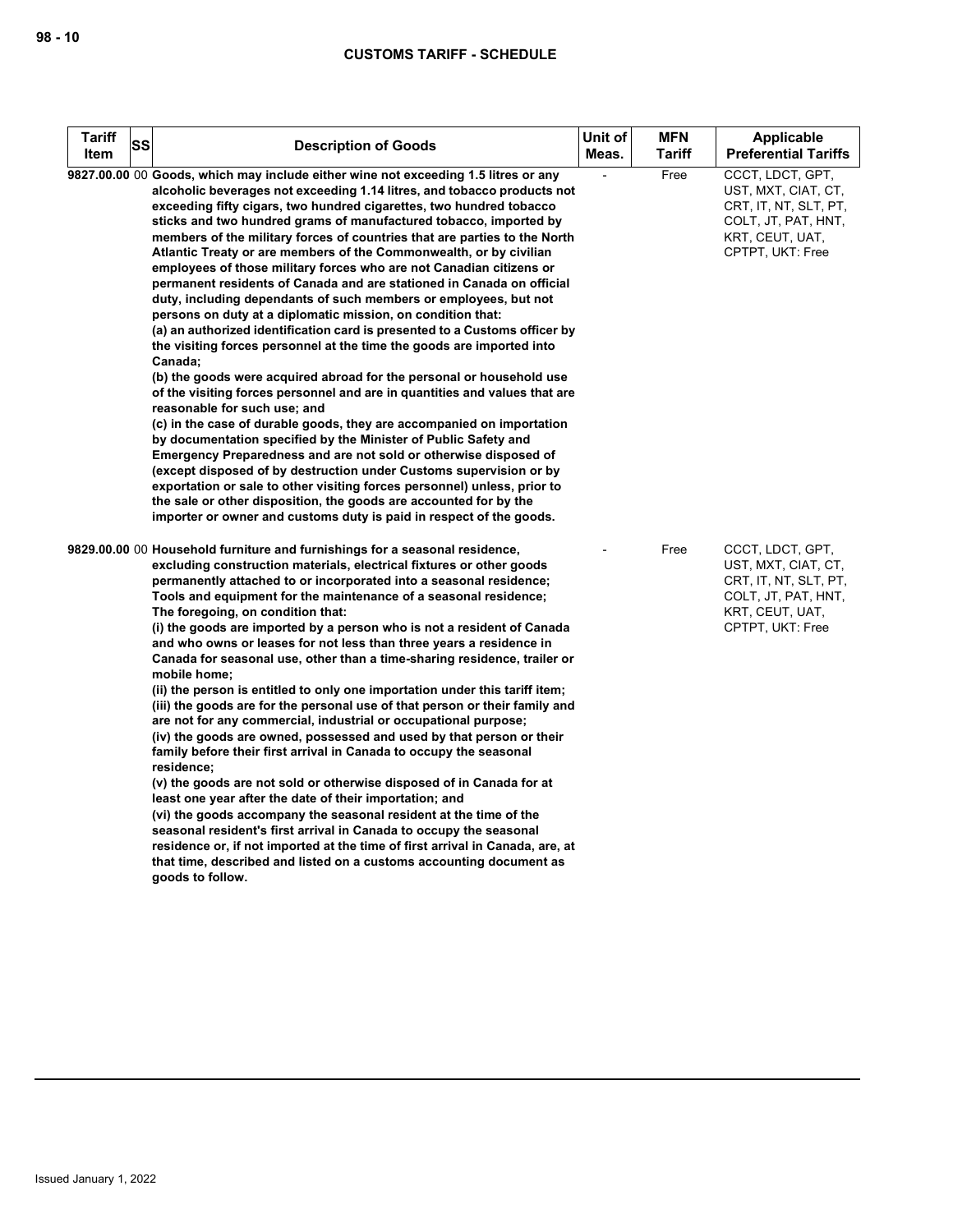| <b>Tariff</b><br>ltem | SS | <b>Description of Goods</b>                                                                                                                                                                                                                                                                                                                                                                                                                                                                                                                                                                                                                                                                                                                                                                                                                                                                                                                                                                                   | Unit of<br>Meas. | <b>MFN</b><br>Tariff | Applicable<br><b>Preferential Tariffs</b>                                                                                      |
|-----------------------|----|---------------------------------------------------------------------------------------------------------------------------------------------------------------------------------------------------------------------------------------------------------------------------------------------------------------------------------------------------------------------------------------------------------------------------------------------------------------------------------------------------------------------------------------------------------------------------------------------------------------------------------------------------------------------------------------------------------------------------------------------------------------------------------------------------------------------------------------------------------------------------------------------------------------------------------------------------------------------------------------------------------------|------------------|----------------------|--------------------------------------------------------------------------------------------------------------------------------|
|                       |    | 9830.00.00 00 The following for use at a meeting or convention by a foreign<br>organization (excluding a Canadian branch of such an organization),<br>that is a corporation with a head office outside of Canada or an<br>association that is not incorporated and no member of that association<br>is a resident of Canada:                                                                                                                                                                                                                                                                                                                                                                                                                                                                                                                                                                                                                                                                                  |                  | Free                 | CCCT, LDCT, GPT,<br>UST, MXT, CIAT, CT,<br>CRT, IT, NT, SLT, PT,<br>COLT, JT, PAT, HNT,<br>KRT, CEUT, UAT,                     |
|                       |    | Banners, flags, papers, shields, stand decorations, backdrops and other<br>decorations;<br>Identification badges;                                                                                                                                                                                                                                                                                                                                                                                                                                                                                                                                                                                                                                                                                                                                                                                                                                                                                             |                  |                      | CPTPT, UKT: Free                                                                                                               |
|                       |    | Information bulletins, booklets, programs and memoranda relating to<br>the meeting or convention or to products displayed at the meeting or<br>convention;                                                                                                                                                                                                                                                                                                                                                                                                                                                                                                                                                                                                                                                                                                                                                                                                                                                    |                  |                      |                                                                                                                                |
|                       |    | Lapel buttons, billfolds, keycases, pens, pencils, corsages, T-shirts,<br>scarves, mugs, jewellery, badges and other souvenirs and official<br>paraphernalia;                                                                                                                                                                                                                                                                                                                                                                                                                                                                                                                                                                                                                                                                                                                                                                                                                                                 |                  |                      |                                                                                                                                |
|                       |    | Printing plates, rolls, cylinders, matrices, moulds, exposed positive or<br>negative films and other goods for the production of advertising matter<br>relating to the meeting or convention;<br>Stationery, paper clips, pens, pencils and other office supplies (not                                                                                                                                                                                                                                                                                                                                                                                                                                                                                                                                                                                                                                                                                                                                        |                  |                      |                                                                                                                                |
|                       |    | including office machines); on condition that:<br>(i) the meeting or convention is not open to the Canadian public at large;                                                                                                                                                                                                                                                                                                                                                                                                                                                                                                                                                                                                                                                                                                                                                                                                                                                                                  |                  |                      |                                                                                                                                |
|                       |    | (ii) the foreign organization maintains suitable records as required for<br>the administration of this tariff item; and<br>(iii) goods imported for free distribution or sale if not so distributed or                                                                                                                                                                                                                                                                                                                                                                                                                                                                                                                                                                                                                                                                                                                                                                                                        |                  |                      |                                                                                                                                |
|                       |    | sold are exported immediately after the meeting or convention                                                                                                                                                                                                                                                                                                                                                                                                                                                                                                                                                                                                                                                                                                                                                                                                                                                                                                                                                 |                  |                      |                                                                                                                                |
|                       |    | 9831.00.00 00 Non-commercial film, exposed or processed while a resident is abroad,<br>and one set of prints therefrom, and non-commercial video tape<br>recorded while a resident is abroad, imported by the resident solely for<br>personal use and not for any business or occupational purpose and, on<br>the resident's return to Canada, are in the possession of the resident or<br>form part of the baggage of the resident;<br>Commercial Canadian film, exposed abroad by a Canadian resident<br>using Canadian equipment, not developed or processed except to the<br>extent necessary for testing the quality of the exposed film, and<br>commercial Canadian video tape recorded by a Canadian resident using<br>Canadian equipment, except if:<br>(a) with respect to the resident:<br>(i) it is impracticable to employ a resident in exposing the film or<br>recording the video tape and the person employed is either a technical<br>specialist or the employment is of a casual nature; or |                  | Free                 | CCCT, LDCT, GPT,<br>UST, MXT, CIAT, CT,<br>CRT, IT, NT, SLT, PT,<br>COLT, JT, PAT, HNT,<br>KRT, CEUT, UAT,<br>CPTPT, UKT: Free |
|                       |    | (ii) the person is required to be employed in order to comply with the law<br>of the country in which the exposing of the film or the recording of the<br>video tape is carried out;<br>(b) with respect to the equipment:                                                                                                                                                                                                                                                                                                                                                                                                                                                                                                                                                                                                                                                                                                                                                                                    |                  |                      |                                                                                                                                |
|                       |    | (i) it is impracticable to obtain Canadian equipment;<br>(ii) the equipment used is a replacement for Canadian equipment that<br>has become defective during the exposing of the film or the recording of<br>the video tape; or<br>(iii) the equipment used is an aircraft, vessel or a vehicle rented in the<br>country in which the exposing of the film or the recording of the video<br>tape is carried out.                                                                                                                                                                                                                                                                                                                                                                                                                                                                                                                                                                                              |                  |                      |                                                                                                                                |
|                       |    | 9832.00.00 00 Coffins or caskets:<br>(a) containing the remains of a person who died abroad; or<br>(b) imported by a funeral director, who does not normally reside in<br>Canada or carry on business in Canada, to transport the remains of a<br>non-resident who died in Canada, where the funeral service and burial<br>or cremation take place outside Canada.                                                                                                                                                                                                                                                                                                                                                                                                                                                                                                                                                                                                                                            |                  | Free                 | CCCT, LDCT, GPT,<br>UST, MXT, CIAT, CT,<br>CRT, IT, NT, SLT, PT,<br>COLT, JT, PAT, HNT,<br>KRT, CEUT, UAT,<br>CPTPT, UKT: Free |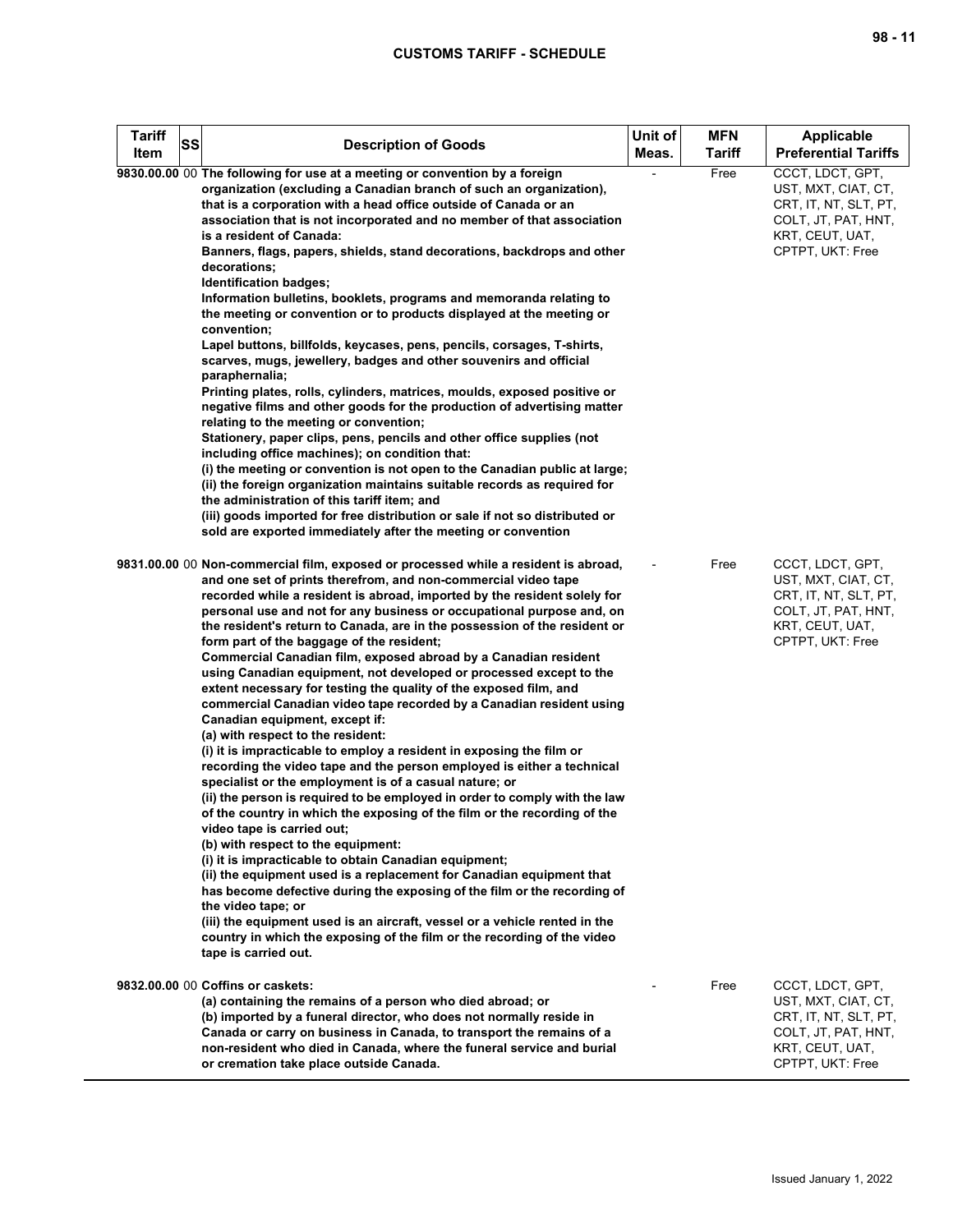| Tariff<br>Item | SS | <b>Description of Goods</b>                                                                                                                                                                                                                                                                                                                                                                                                                                                                                                                                                                                           | Unit of<br>Meas. | <b>MFN</b><br><b>Tariff</b> | Applicable<br><b>Preferential Tariffs</b>                                                                                      |
|----------------|----|-----------------------------------------------------------------------------------------------------------------------------------------------------------------------------------------------------------------------------------------------------------------------------------------------------------------------------------------------------------------------------------------------------------------------------------------------------------------------------------------------------------------------------------------------------------------------------------------------------------------------|------------------|-----------------------------|--------------------------------------------------------------------------------------------------------------------------------|
|                |    | 9833.00.00 00 Representational gifts that are articles presented by a donor acting in<br>the capacity of a Head of State, Head of Government or representative of<br>a government, a public body of a foreign country or a political<br>subdivision thereof, to a donee acting in the capacity of the Governor<br>General, the Prime Minister of Canada, a minister of the Government of<br>Canada, a member of Parliament, a provincial premier or a municipal<br>mayor, in the course of an official visit by the donee outside Canada or<br>presented by a donor in the course of an official visit to Canada.     |                  | Free                        | CCCT, LDCT, GPT,<br>UST, MXT, CIAT, CT,<br>CRT, IT, NT, SLT, PT,<br>COLT, JT, PAT, HNT,<br>KRT, CEUT, UAT,<br>CPTPT, UKT: Free |
|                |    | <b>II. - PROHIBITION PROVISIONS</b>                                                                                                                                                                                                                                                                                                                                                                                                                                                                                                                                                                                   |                  |                             |                                                                                                                                |
|                |    | 9897.00.00 00 A live specimen of the mongoose family, including Galidia, Galidictis,<br>Mungotictis, Salanoia, Suricata, Herpestes, Helogale, Donogale, Atilax,<br>Mungos, Crossarchus, Liberiictics, Ichneumia, Bdeogale, Rhynchogale,<br>Cynictis, Paracynictis and Cryptoprocta, unless the Minister of Public<br>Safety and Emergency Preparedness is satisfied, in accordance with the<br>written advice of the Canadian Wildlife Service, that the specimen is<br>imported for breeding, study or exhibition purposes, in confinement, by<br>zoological institutions approved by the Canadian Wildlife Service; |                  | N/A                         |                                                                                                                                |
|                |    | A live bird of the Starling family (Sturnidae), other than<br>(a) the European Starling (Sturnus vulgaris) and the Chinese Talking or<br>Hill Mynah (Gracula religiosa), or<br>(b) Rothschilds or Bali Mynah (Leucopsar rothschildi) for propagation<br>purposes;<br>Any other non-game bird, other than<br>(a) a domestic bird of a kind kept for food purposes,<br>(b) a bird intended solely for exhibition in a public zoological park, or<br>(c) a bird intended solely to be kept in confinement in a cage or to be                                                                                             |                  |                             |                                                                                                                                |
|                |    | used for purposes of public entertainment;<br>Aigrettes, egret plumes or so-called osprey plumes and the feathers,<br>quills, heads, wings, tails, skins, or parts of skins of wild birds, either                                                                                                                                                                                                                                                                                                                                                                                                                     |                  |                             |                                                                                                                                |
|                |    | raw or manufactured, other than<br>(a) the feathers or plumes of ostriches, the plumage of the English<br>pheasant, the Indian peacock, birds imported alive, or of wild birds of<br>groups recognized as game birds in an Act of Parliament or of the<br>legislature of a province relating to game under which an open season<br>is provided, or<br>(b) specimens imported, in accordance with regulations made by the<br>Minister of Public Safety and Emergency Preparedness, for any museum<br>or for scientific or educational purposes;                                                                        |                  |                             |                                                                                                                                |
|                |    | <b>Base or counterfeit coins;</b>                                                                                                                                                                                                                                                                                                                                                                                                                                                                                                                                                                                     |                  |                             |                                                                                                                                |
|                |    | Used or second-hand mattresses or materials therefrom, other than<br>(a) mattresses imported under tariff item No. 9805.00.00, 9806.00.00,<br>9807.00.00, 9808.00.00 or 9810.00.00, or<br>(b) materials from used or second hand mattresses, when imported after<br>having been cleaned and fumigated, in accordance with regulations<br>made by the Minister of Public Safety and Emergency Preparedness,<br>accompanied by such certificates as are designated by the Minister of<br><b>Public Safety and Emergency Preparedness;</b>                                                                               |                  |                             |                                                                                                                                |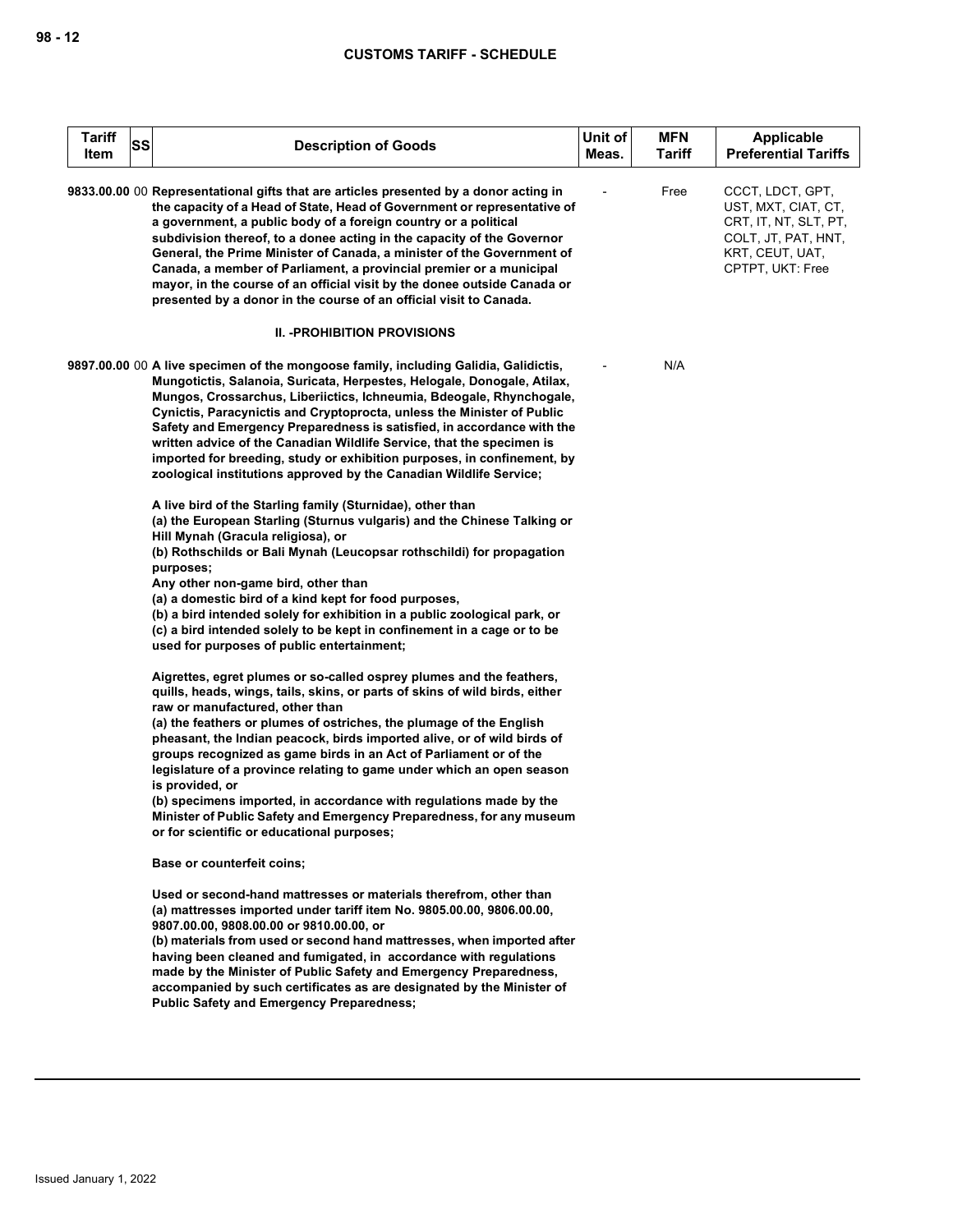| <b>Tariff</b><br>ltem | <b>SS</b> | <b>Description of Goods</b>                                                                                                                                                     | Unit of<br>Meas. | MFN.<br>Tariff | Applicable<br><b>Preferential Tariffs</b> |
|-----------------------|-----------|---------------------------------------------------------------------------------------------------------------------------------------------------------------------------------|------------------|----------------|-------------------------------------------|
|                       |           | 9897.00.00 00 Reprints of Canadian copyrighted works and reprints of British                                                                                                    |                  |                |                                           |
| continue              |           | copyrighted works that have been copyrighted in Canada;                                                                                                                         |                  |                |                                           |
|                       |           | Goods manufactured or produced wholly or in part by prison labour;                                                                                                              |                  |                |                                           |
|                       |           | Goods mined, manufactured or produced wholly or in part by forced<br>labour;                                                                                                    |                  |                |                                           |
|                       |           | Smoke screen apparatus for use on motor vehicles or on vessels of<br>Chapter 89;                                                                                                |                  |                |                                           |
|                       |           | Used or second-hand motor vehicles of all kinds, manufactured prior to<br>the calendar year in which importation into Canada is sought to be<br>made, other than motor vehicles |                  |                |                                           |
|                       |           | (a) imported under tariff item No. 9801.10.10, 9801.10.20, 9801.10.30,<br>9807.00.00, 9808.00.00 or 9810.00.00,                                                                 |                  |                |                                           |
|                       |           | (b) imported by a settler on the settler's first arrival but not entitled to be<br>classified under tariff item No. 9807.00.00,                                                 |                  |                |                                           |
|                       |           | (c) forfeited or confiscated for any offence under the Customs laws, or<br>the laws of any province of Canada,                                                                  |                  |                |                                           |
|                       |           | (d) left by bequest,                                                                                                                                                            |                  |                |                                           |
|                       |           | (e) imported from the United States,                                                                                                                                            |                  |                |                                           |
|                       |           | (f) imported from Mexico                                                                                                                                                        |                  |                |                                           |
|                       |           | (i) in the 2009 or 2010 calendar year, if the motor vehicles are not less<br>than ten years old,                                                                                |                  |                |                                           |
|                       |           | (ii) in the 2011 or 2012 calendar year, if the motor vehicles are not less<br>than eight years old,                                                                             |                  |                |                                           |
|                       |           | (iii) in the 2013 or 2014 calendar year, if the motor vehicles are not less<br>than six years old,                                                                              |                  |                |                                           |
|                       |           | (iv) in the 2015 or 2016 calendar year, if the motor vehicles are not less<br>than four years old,                                                                              |                  |                |                                           |
|                       |           | (v) in the 2017 or 2018 calendar year, if the motor vehicles are not less                                                                                                       |                  |                |                                           |
|                       |           | than two years old, or                                                                                                                                                          |                  |                |                                           |
|                       |           | (vi) on or after January 1, 2019;                                                                                                                                               |                  |                |                                           |
|                       |           | Used or second-hand aircraft of all kinds, other than aircraft                                                                                                                  |                  |                |                                           |
|                       |           | (a) classified under tariff item No. 9803.00.00 or 9810.00.00, civil aircraft                                                                                                   |                  |                |                                           |
|                       |           | of heading 88.01 or 88.02, or aircraft engaged solely in international                                                                                                          |                  |                |                                           |
|                       |           | traffic,<br>(b) forfeited or confiscated for any offence under any Act of Parliament                                                                                            |                  |                |                                           |
|                       |           | relating to customs, the Air Regulations or an Act of the legislature of                                                                                                        |                  |                |                                           |
|                       |           | any province,                                                                                                                                                                   |                  |                |                                           |
|                       |           | (c) imported by the Department of National Defence for military                                                                                                                 |                  |                |                                           |
|                       |           | purposes, or                                                                                                                                                                    |                  |                |                                           |
|                       |           | (d) imported from the United States;                                                                                                                                            |                  |                |                                           |
|                       |           | White phosphorus matches;                                                                                                                                                       |                  |                |                                           |
|                       |           | Any goods, in association with which there is used any description that                                                                                                         |                  |                |                                           |
|                       |           | is false in a material respect as to the geographical origin of the goods                                                                                                       |                  |                |                                           |
|                       |           | or the importation of which is prohibited by an order made under the<br><b>Trade-marks Act.</b>                                                                                 |                  |                |                                           |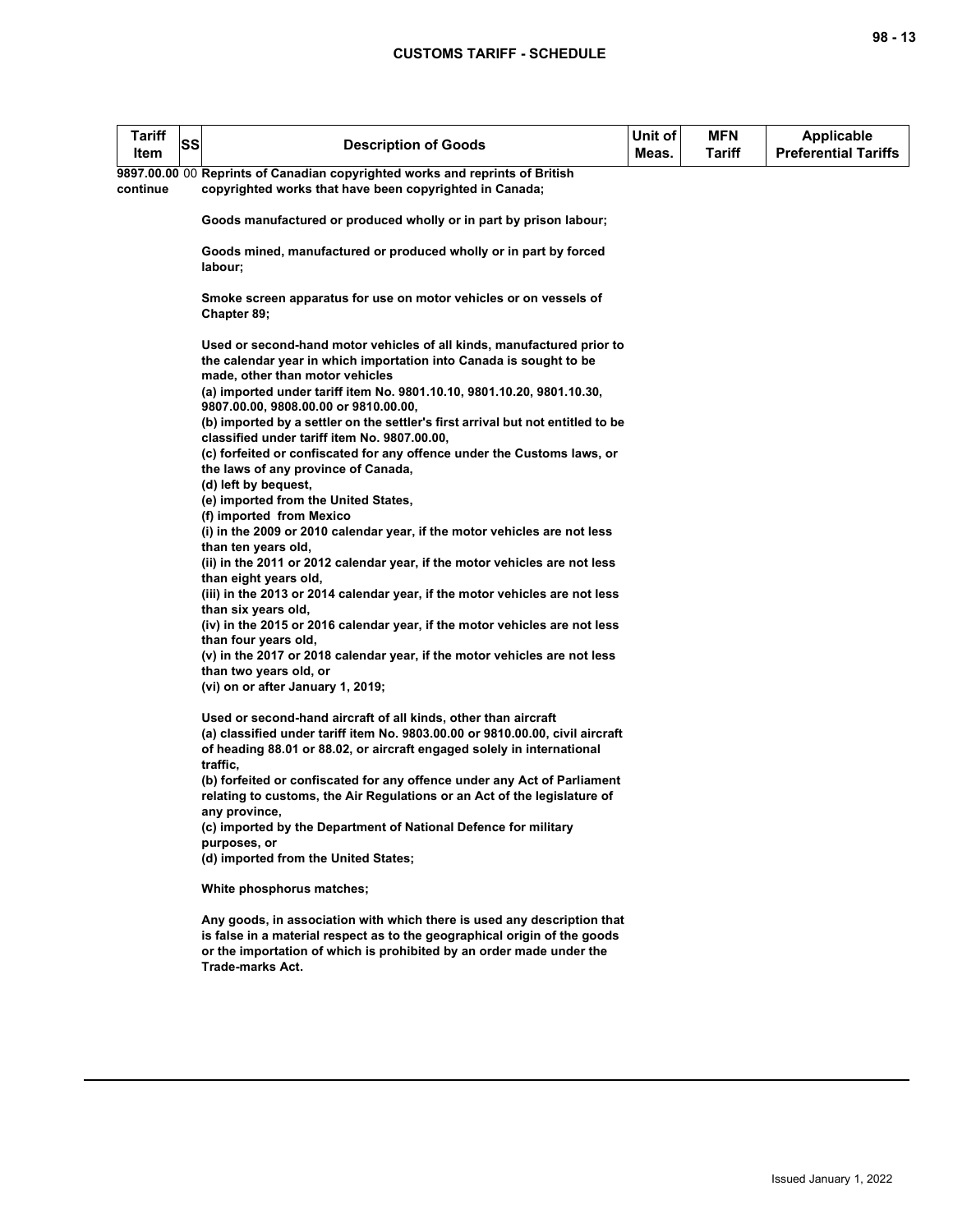| N/A<br>9898.00.00 00 Firearms, prohibited weapons, restricted weapons, prohibited devices,<br>prohibited ammunition and components or parts designed exclusively<br>for use in the manufacture of or assembly into automatic firearms, in<br>this tariff item referred to as prohibited goods, but does not include the<br>following:<br>(a) prohibited goods imported by<br>(i) a public officer in the course of the public officer's duties or<br>employment,<br>(ii) an individual on behalf of and under the authority of a police force,<br>the Canadian Forces, a visiting force or a department of the Government<br>of Canada or of a province, or<br>(iii) a non-resident or an individual belonging to a class of non-residents<br>who, at the time of importation, has the benefit of an exemption under<br>subsection 97 (1) or (2) of the Firearms Act;<br>(b) prohibited goods imported by a business that holds a licence<br>authorizing it to acquire and possess those goods, or prohibited goods<br>that are being shipped in transit through Canada by a business that<br>does not carry on business in Canada;<br>(c) prohibited goods, or any class of prohibited goods, that, under<br>regulations made by the Governor in Council, are exempted from the<br>provisions of this tariff item;<br>(d) any weapon that, under subsection 84(3) of the Criminal Code, is<br>deemed not to be a firearm;<br>(e) any firearm, other than a restricted firearm or a prohibited firearm,<br>imported by<br>(i) a non-resident who meets the requirements of section 35 of the<br>Firearms Act or who holds a licence to acquire and possess that kind of<br>firearm,<br>(ii) an individual who holds a licence to acquire and possess that kind of<br>firearm, who is a resident of Canada and who acquired the firearm<br>outside Canada, or<br>(iii) an individual who is a resident of Canada and who did not acquire<br>the firearm outside Canada;<br>(f) any restricted firearm imported by;<br>(i) a non-resident who meets the requirements of section 35 of the<br>Firearms Act or who holds a licence to acquire and possess that kind of<br>firearm and an authorization to transport,<br>(ii) an individual who holds a licence to acquire and possess that kind of<br>firearm and an authorization to transport, who is a resident of Canada<br>and who acquired the firearm outside Canada, or<br>(iii) an individual who is a resident of Canada, who holds an<br>authorization to transport and who did not acquire the firearm outside<br>Canada;<br>(g) any prohibited firearm, imported by an individual who is a resident of<br>Canada, who holds an authorization to transport and who did not<br>acquired the firearm outside Canada;<br>(h) arms, ammunition, implements or munitions of war, army, naval or air<br>stores and any articles deemed capable of being converted into any<br>such things or made useful in the production of any such things,<br>imported with a permit issued under section 8 of the Export and Import<br><b>Permits Act:</b><br>(i) arms, military stores, munitions of war and other goods eligible for<br>entry under tariff item No. 9810.00.00 or 9811.00.00; and<br>(i) arms, military stores, munitions of war, or classes thereof, that under | <b>Tariff</b><br>Item | SS | <b>Description of Goods</b>                                        | Unit of<br>Meas. | <b>MFN</b><br><b>Tariff</b> | <b>Applicable</b><br><b>Preferential Tariffs</b> |
|---------------------------------------------------------------------------------------------------------------------------------------------------------------------------------------------------------------------------------------------------------------------------------------------------------------------------------------------------------------------------------------------------------------------------------------------------------------------------------------------------------------------------------------------------------------------------------------------------------------------------------------------------------------------------------------------------------------------------------------------------------------------------------------------------------------------------------------------------------------------------------------------------------------------------------------------------------------------------------------------------------------------------------------------------------------------------------------------------------------------------------------------------------------------------------------------------------------------------------------------------------------------------------------------------------------------------------------------------------------------------------------------------------------------------------------------------------------------------------------------------------------------------------------------------------------------------------------------------------------------------------------------------------------------------------------------------------------------------------------------------------------------------------------------------------------------------------------------------------------------------------------------------------------------------------------------------------------------------------------------------------------------------------------------------------------------------------------------------------------------------------------------------------------------------------------------------------------------------------------------------------------------------------------------------------------------------------------------------------------------------------------------------------------------------------------------------------------------------------------------------------------------------------------------------------------------------------------------------------------------------------------------------------------------------------------------------------------------------------------------------------------------------------------------------------------------------------------------------------------------------------------------------------------------------------------------------------------------------------------------------------------------------------------------------------------------------------------------------------------------------------------------------------------------------------------------------------------------------------------------------------------------------------------------------------------------------|-----------------------|----|--------------------------------------------------------------------|------------------|-----------------------------|--------------------------------------------------|
|                                                                                                                                                                                                                                                                                                                                                                                                                                                                                                                                                                                                                                                                                                                                                                                                                                                                                                                                                                                                                                                                                                                                                                                                                                                                                                                                                                                                                                                                                                                                                                                                                                                                                                                                                                                                                                                                                                                                                                                                                                                                                                                                                                                                                                                                                                                                                                                                                                                                                                                                                                                                                                                                                                                                                                                                                                                                                                                                                                                                                                                                                                                                                                                                                                                                                                                           |                       |    |                                                                    |                  |                             |                                                  |
|                                                                                                                                                                                                                                                                                                                                                                                                                                                                                                                                                                                                                                                                                                                                                                                                                                                                                                                                                                                                                                                                                                                                                                                                                                                                                                                                                                                                                                                                                                                                                                                                                                                                                                                                                                                                                                                                                                                                                                                                                                                                                                                                                                                                                                                                                                                                                                                                                                                                                                                                                                                                                                                                                                                                                                                                                                                                                                                                                                                                                                                                                                                                                                                                                                                                                                                           |                       |    |                                                                    |                  |                             |                                                  |
|                                                                                                                                                                                                                                                                                                                                                                                                                                                                                                                                                                                                                                                                                                                                                                                                                                                                                                                                                                                                                                                                                                                                                                                                                                                                                                                                                                                                                                                                                                                                                                                                                                                                                                                                                                                                                                                                                                                                                                                                                                                                                                                                                                                                                                                                                                                                                                                                                                                                                                                                                                                                                                                                                                                                                                                                                                                                                                                                                                                                                                                                                                                                                                                                                                                                                                                           |                       |    |                                                                    |                  |                             |                                                  |
|                                                                                                                                                                                                                                                                                                                                                                                                                                                                                                                                                                                                                                                                                                                                                                                                                                                                                                                                                                                                                                                                                                                                                                                                                                                                                                                                                                                                                                                                                                                                                                                                                                                                                                                                                                                                                                                                                                                                                                                                                                                                                                                                                                                                                                                                                                                                                                                                                                                                                                                                                                                                                                                                                                                                                                                                                                                                                                                                                                                                                                                                                                                                                                                                                                                                                                                           |                       |    |                                                                    |                  |                             |                                                  |
|                                                                                                                                                                                                                                                                                                                                                                                                                                                                                                                                                                                                                                                                                                                                                                                                                                                                                                                                                                                                                                                                                                                                                                                                                                                                                                                                                                                                                                                                                                                                                                                                                                                                                                                                                                                                                                                                                                                                                                                                                                                                                                                                                                                                                                                                                                                                                                                                                                                                                                                                                                                                                                                                                                                                                                                                                                                                                                                                                                                                                                                                                                                                                                                                                                                                                                                           |                       |    |                                                                    |                  |                             |                                                  |
|                                                                                                                                                                                                                                                                                                                                                                                                                                                                                                                                                                                                                                                                                                                                                                                                                                                                                                                                                                                                                                                                                                                                                                                                                                                                                                                                                                                                                                                                                                                                                                                                                                                                                                                                                                                                                                                                                                                                                                                                                                                                                                                                                                                                                                                                                                                                                                                                                                                                                                                                                                                                                                                                                                                                                                                                                                                                                                                                                                                                                                                                                                                                                                                                                                                                                                                           |                       |    |                                                                    |                  |                             |                                                  |
|                                                                                                                                                                                                                                                                                                                                                                                                                                                                                                                                                                                                                                                                                                                                                                                                                                                                                                                                                                                                                                                                                                                                                                                                                                                                                                                                                                                                                                                                                                                                                                                                                                                                                                                                                                                                                                                                                                                                                                                                                                                                                                                                                                                                                                                                                                                                                                                                                                                                                                                                                                                                                                                                                                                                                                                                                                                                                                                                                                                                                                                                                                                                                                                                                                                                                                                           |                       |    |                                                                    |                  |                             |                                                  |
|                                                                                                                                                                                                                                                                                                                                                                                                                                                                                                                                                                                                                                                                                                                                                                                                                                                                                                                                                                                                                                                                                                                                                                                                                                                                                                                                                                                                                                                                                                                                                                                                                                                                                                                                                                                                                                                                                                                                                                                                                                                                                                                                                                                                                                                                                                                                                                                                                                                                                                                                                                                                                                                                                                                                                                                                                                                                                                                                                                                                                                                                                                                                                                                                                                                                                                                           |                       |    |                                                                    |                  |                             |                                                  |
|                                                                                                                                                                                                                                                                                                                                                                                                                                                                                                                                                                                                                                                                                                                                                                                                                                                                                                                                                                                                                                                                                                                                                                                                                                                                                                                                                                                                                                                                                                                                                                                                                                                                                                                                                                                                                                                                                                                                                                                                                                                                                                                                                                                                                                                                                                                                                                                                                                                                                                                                                                                                                                                                                                                                                                                                                                                                                                                                                                                                                                                                                                                                                                                                                                                                                                                           |                       |    |                                                                    |                  |                             |                                                  |
| provisions of this tariff item.<br>For the purposes of this tariff item,                                                                                                                                                                                                                                                                                                                                                                                                                                                                                                                                                                                                                                                                                                                                                                                                                                                                                                                                                                                                                                                                                                                                                                                                                                                                                                                                                                                                                                                                                                                                                                                                                                                                                                                                                                                                                                                                                                                                                                                                                                                                                                                                                                                                                                                                                                                                                                                                                                                                                                                                                                                                                                                                                                                                                                                                                                                                                                                                                                                                                                                                                                                                                                                                                                                  |                       |    | regulations made by the Governor in Council, are exempted from the |                  |                             |                                                  |